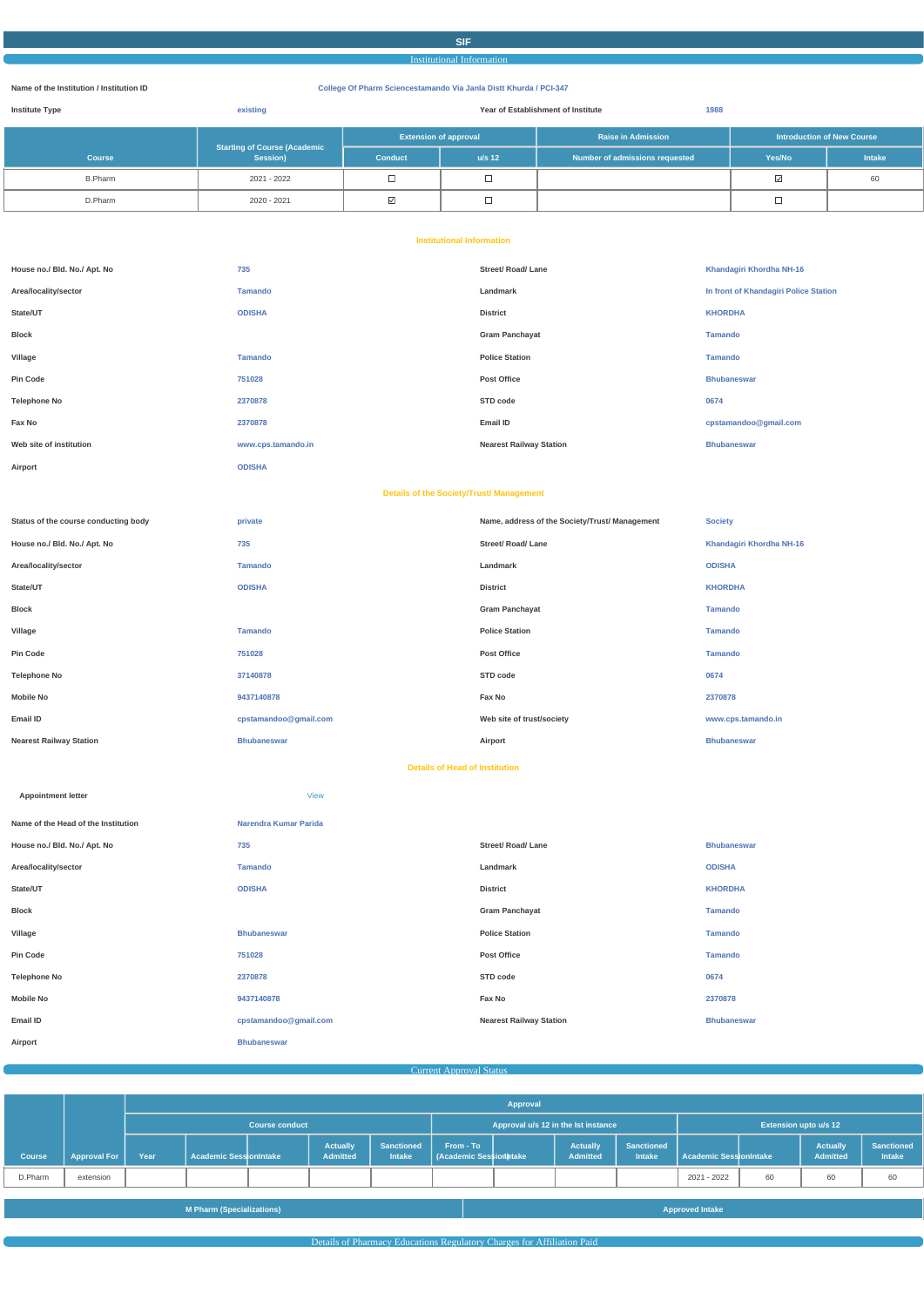| D.Pharm<br>2020 |  |
|-----------------|--|

**Uploaded Proof of Pharmacy Educations Regulatory Charges for Affiliation**

**paid**

[View](https://dgpm.nic.in/institute/getmongoPdfFile.do?renreceiptid=9a6b57e6-40d3-4fd2-8245-b2fa15c94c65&tablename=afficiationfee)

# Admission details for the Past Three Years for the courses conducted by the institution

| Name of The Course | <b>Sanctioned intake</b> |             |               |               | Remarks     |               |                |
|--------------------|--------------------------|-------------|---------------|---------------|-------------|---------------|----------------|
|                    | $2020 - 2021$            | 2019 - 2020 | $2018 - 2019$ | $2020 - 2021$ | 2019 - 2020 | $2018 - 2019$ |                |
| <b>B.Pharm</b>     |                          |             |               |               |             |               | Not Applicable |
| D.Pharm            | 60                       |             | 60            | 60            |             | 60            |                |

#### Details of Examining Authority for the course

| Name of The Course | <b>Examine Authority</b>                                                                                                                | Email              | <b>Phone Number</b> |
|--------------------|-----------------------------------------------------------------------------------------------------------------------------------------|--------------------|---------------------|
| D.Pharm            | The Member Secretary Orissa State Board of Pharmacy<br>Directorate of Drugs Control Building P O MancheswarRailway<br>ColonyBhubaneswar | osbp1986@gmail.com | 9861447526          |
| <b>B.Pharm</b>     | The RegistrarBiju Patnaik University of TechnologyRourkela                                                                              | bput@bput.ac.in    | 916612482556        |

Accreditation Information

| <b>Accredited by NBA</b>  | $O$ Yes $\odot$ No |  |
|---------------------------|--------------------|--|
| <b>Accredited by NAAC</b> | $O$ Yes $\odot$ No |  |

| <b>Infrastructure Details</b>                                                                                                     |                                                      |                                                                            |                                                                          |  |  |  |
|-----------------------------------------------------------------------------------------------------------------------------------|------------------------------------------------------|----------------------------------------------------------------------------|--------------------------------------------------------------------------|--|--|--|
|                                                                                                                                   |                                                      |                                                                            |                                                                          |  |  |  |
| <b>Independent Building Status</b>                                                                                                | <b>YES</b>                                           | Remarks                                                                    | Two storeyed building                                                    |  |  |  |
| <b>Separate Campus Status</b>                                                                                                     | <b>YES</b>                                           | Remarks                                                                    | Separate Blocks for Diploma in Pharmacy and Degree in<br><b>Pharmacy</b> |  |  |  |
| Wing of another college Status                                                                                                    | <b>NO</b>                                            | Remarks                                                                    | <b>Independent Single Institution</b>                                    |  |  |  |
| <b>Multi Institutional Campus Status</b>                                                                                          | <b>NO</b>                                            | Remarks                                                                    | <b>Single Institution</b>                                                |  |  |  |
| Whether other Educational Institutions/Courses are also<br>being run by the Trust / Institution in the same Building /<br>campus? | <b>NO</b>                                            | Remarks                                                                    | Only Pharmacy in the cited building                                      |  |  |  |
| <b>Availability of Land</b>                                                                                                       | 2.0 acres District HQ/Corporation/Municipality limit | <b>Status</b>                                                              | <b>YES</b>                                                               |  |  |  |
| Remarks                                                                                                                           | In Tamando GP of Bhubaneswar Block                   | Land Details to be in name of Trust and Society(Records<br>to be enclosed) | Own                                                                      |  |  |  |
|                                                                                                                                   |                                                      | <b>Trust and Society Document</b>                                          | <b>View</b>                                                              |  |  |  |
| <b>Sale Deed Document</b>                                                                                                         | <b>View</b>                                          | Remarks                                                                    | <b>From Government</b>                                                   |  |  |  |
| <b>Approved Building Plan Document</b>                                                                                            | <b>View</b>                                          | Remarks                                                                    | <b>Approved by GP</b>                                                    |  |  |  |
| Total Builtup area of the institution                                                                                             | 3250                                                 |                                                                            |                                                                          |  |  |  |
| Instructional area                                                                                                                | 1410                                                 | <b>Instructional area Document</b>                                         | <b>View</b>                                                              |  |  |  |
| Administrative area                                                                                                               | 160                                                  | <b>Administrative area Document</b>                                        | <b>View</b>                                                              |  |  |  |
| Amenities area                                                                                                                    | 1180                                                 | <b>Amenities area Document</b>                                             | <b>View</b>                                                              |  |  |  |
| <b>Circulation area</b>                                                                                                           | 500                                                  | <b>Circulation area Document</b>                                           | <b>View</b>                                                              |  |  |  |

Number of Class Rooms

| <b>Name of The Course</b> | <b>Required Area</b> | <b>Required No's</b> | <b>Available No's</b> | <b>Available Area in (Sq.mts)</b> |  |
|---------------------------|----------------------|----------------------|-----------------------|-----------------------------------|--|
| <b>B.Pharm</b>            | 75 Sqmts             |                      |                       | 300                               |  |
| D.Pharm                   | 75 Sqmts             |                      |                       | 150                               |  |

#### **Laboratory Requirement Details**

| S.No | <b>Total</b><br>courses<br>run by | No. of<br><b>Intake</b> | Dept of | <b>Pharmaceutics</b> | Dept of<br><b>Pharmaceutical</b> | <b>Chemistry</b> | Dept of | Pharmacology | Dept of | <b>Pharmacognosy</b> | Dept of Pharmacy<br><b>Practice</b> |      | Dept of<br><b>Pharmaceutics</b>                                                                                                                                                                                                        |      | Dept of<br>Pharmaceutical<br><b>Chemistry</b> |      | Dept of<br>Pharmacology |      | Dept of | Pharmacognosy | <b>Dept of Pharmacy</b><br><b>Practice</b> |      | <b>Total</b> |
|------|-----------------------------------|-------------------------|---------|----------------------|----------------------------------|------------------|---------|--------------|---------|----------------------|-------------------------------------|------|----------------------------------------------------------------------------------------------------------------------------------------------------------------------------------------------------------------------------------------|------|-----------------------------------------------|------|-------------------------|------|---------|---------------|--------------------------------------------|------|--------------|
|      | the<br><b>Institution</b>         |                         | Req     | <b>Avbl</b>          | Req                              | Avbl             | Rea     | <b>Avbl</b>  | Req     | <b>Avbl</b>          | Req                                 | Avbl | No.Labs   No.Labs   No.Labs   No.Labs   No.Labs   No.Labs   No.Labs   No.Labs   No.Labs   No.Labs   Required Available Required Available Required Available Required Available Required Available Required Available Required<br>area | area | area                                          | area | area                    | area | area    | area          | area                                       | area |              |
|      | B.Pharm                           | 60                      | -3      |                      |                                  |                  |         |              |         |                      |                                     |      | 75                                                                                                                                                                                                                                     | 225  | 75                                            | 300  | 75                      | 225  | 75      | 75            | 75                                         | 75   |              |
|      | D.Pharm                           | 60                      |         |                      |                                  |                  |         |              |         |                      |                                     |      |                                                                                                                                                                                                                                        |      |                                               |      |                         |      |         |               |                                            |      |              |

|                               |                                 | <b>Common Facilities</b> |                              |
|-------------------------------|---------------------------------|--------------------------|------------------------------|
|                               |                                 |                          |                              |
|                               |                                 |                          |                              |
| <b>InfraStructure Details</b> | <b>Requirement As per Norms</b> | <b>Available No's</b>    | <b>Available Area Sqmt's</b> |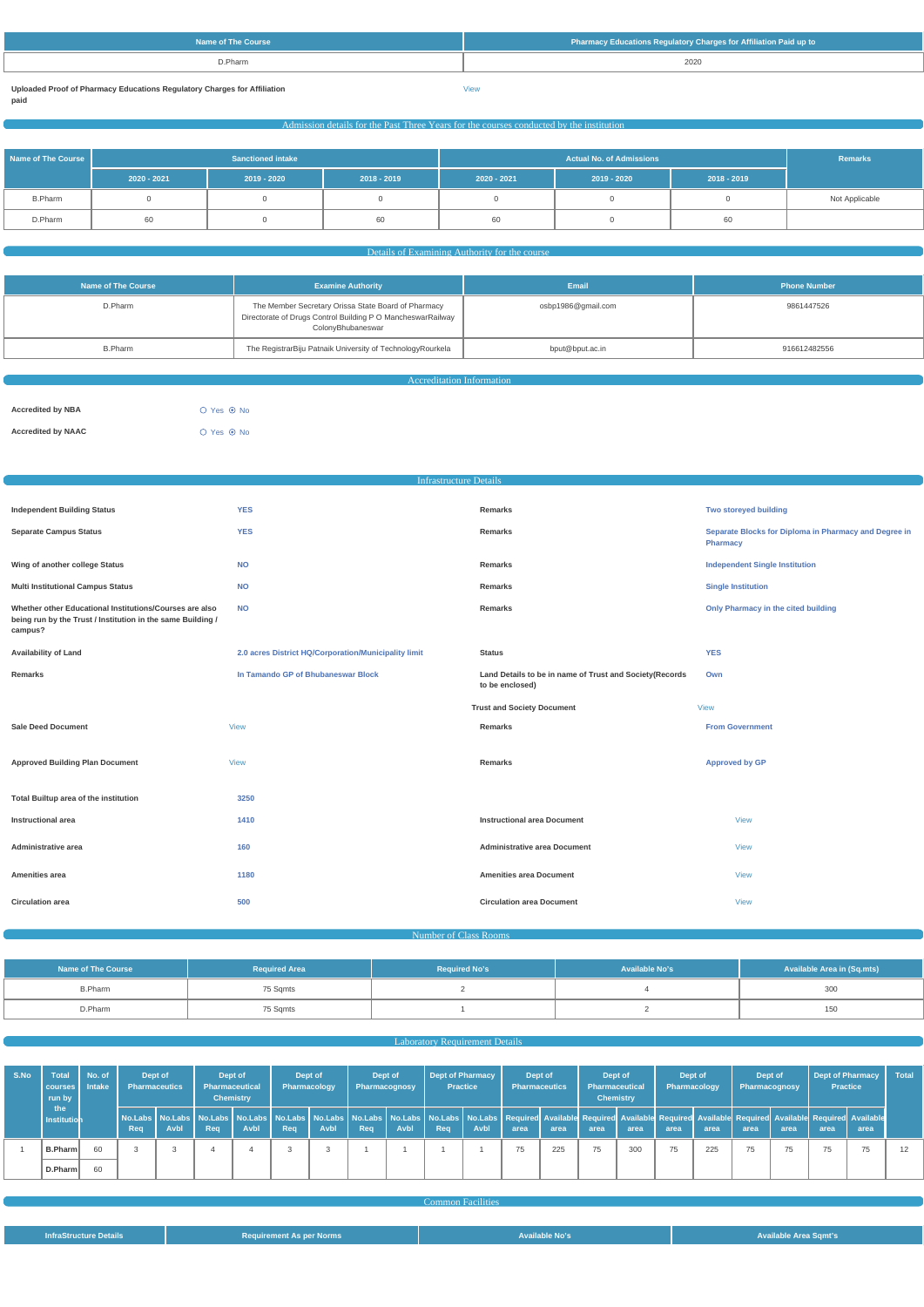| Preparation Room for each lab (One room can be shared by two<br>labs, if it is in between two labs) | 10 sq mts (minimum)                                                        | $\overline{1}$ | 10  |
|-----------------------------------------------------------------------------------------------------|----------------------------------------------------------------------------|----------------|-----|
| Area of the Machine Room                                                                            | 80-100 Sq.mts                                                              | $\overline{1}$ | 90  |
| Central Instrumentation Room                                                                        | 80 Sq.mts with A/C                                                         | $\overline{1}$ | 80  |
| Store Room - I                                                                                      | 1 (Area 100 Sq mts)                                                        | $\overline{1}$ | 100 |
| Store Room - II (For Inflammable chemicals)                                                         | 1 (Area 20 Sq mts)                                                         | $\overline{1}$ | 20  |
| First aid room                                                                                      | 10 Sq.mts                                                                  | $\overline{1}$ | 10  |
| Museum                                                                                              | 50 Sq.mts                                                                  | $\overline{1}$ | 50  |
| Animal house                                                                                        | 80 Sq.mts                                                                  | $\overline{1}$ | 80  |
| Auditorium                                                                                          | 250 to 300 Seating capacities                                              | $\mathbf{1}$   | 260 |
| Seminar hall                                                                                        | 100 Seating capacity with AC facility                                      | $\overline{1}$ | 100 |
| Herbal Garden (Desirable)                                                                           | Adequate Number of Medicinal Plants                                        | $\mathbf{1}$   | 500 |
| Girl's Common Room (Essential)                                                                      | 60 Sq.mts                                                                  | $\overline{1}$ | 60  |
| Boy's Common Room (Essential)                                                                       | 60 Sq.mts                                                                  | $\overline{1}$ | 60  |
| <b>Toilet Blocks for Boys</b>                                                                       | 0.8 Sq.mt/student                                                          | $\overline{1}$ | 10  |
| Toilet Blocks for Girls                                                                             | 0.8 Sq.mt/student                                                          | $\mathbf{1}$   | 10  |
| Drinking Water facility - Water Cooler (Essential).                                                 |                                                                            | $\overline{2}$ | 10  |
| Boy's Hostel (Desirable)                                                                            | 9 Sq .mts / Room Single occupancy                                          | $\mathbf{1}$   | 9   |
| Gir's Hostel (Desirable)                                                                            | 9 Sq .mts / Room (single occupancy) 20 Sq mts / Room (triple<br>occupancy) | $\overline{1}$ | 9   |
| Power Backup Provision (Desirable)                                                                  |                                                                            | $\overline{1}$ | 10  |
|                                                                                                     |                                                                            |                |     |

#### Computer And Other Facilities

| <b>Item Name</b>                  | Required                         | Available No. | Available Area (in Sq mts) |
|-----------------------------------|----------------------------------|---------------|----------------------------|
| Computer Room for B. Pharm Course | 01 (Area 75 Sq mts)              |               | 30                         |
| Computer (Latest Configuration)   | 1 system for every 10 students   |               |                            |
| Printers                          | 1 printer for every 10 computers |               |                            |
| Multi Media Projector             | 01                               |               |                            |
| Generator (5KVA)                  | 01                               |               |                            |

#### Amenities Details

| <b>Amenities (Desirable) Name</b>        | Requirement as per Norms (in area) | Available No.  | Available Area (in Sq mts) |
|------------------------------------------|------------------------------------|----------------|----------------------------|
| Principal quarters                       | 80 Sq. mts                         | 0              |                            |
| Staff quarters                           | 16 x 80 Sq. mts                    | O              |                            |
| Canteen                                  | 100 Sq. mts                        | $\mathbf{0}$   |                            |
| Parking Area for staff and students      |                                    | $\overline{2}$ | 60                         |
| <b>Bank Extension Counter</b>            |                                    | $\mathbf{0}$   |                            |
| Co operative Stores                      |                                    | $\Omega$       | $\cap$                     |
| <b>Guest House</b>                       | 80 Sq. mts                         | $\Omega$       | $\cap$                     |
| <b>Transport Facilities for students</b> |                                    | $\Omega$       |                            |
| Medical Facility (First Aid) Essential   |                                    | 60             |                            |
|                                          |                                    |                |                            |

|                     | <b>LABORATORIES</b> |                           |            |
|---------------------|---------------------|---------------------------|------------|
|                     |                     |                           |            |
| <b>Gas supply</b>   | <b>YES</b>          | <b>Electricity supply</b> | <b>YES</b> |
|                     | <b>YES</b>          |                           |            |
| <b>Water supply</b> |                     |                           |            |

| こうしょうせいしょう しんし<br><b>STATISTICS</b> | No Of Labs | Area of Lab(Sq.Mts) |
|-------------------------------------|------------|---------------------|
| Pharmaceutics                       |            | ח בר<br>∠ou         |

| <b>Pharmaceutical Chemistry</b>     | 250 |
|-------------------------------------|-----|
| Pharma Cognosy                      | 250 |
| <b>Hospital Pharmacy</b>            | 250 |
| Pharma Cology and HAP               | 250 |
| Human Anatomy and Pharmacy Practice | 250 |

|                                 | PHYSICAL INFRASTRUCTURE |                        |            |  |  |  |
|---------------------------------|-------------------------|------------------------|------------|--|--|--|
|                                 |                         |                        |            |  |  |  |
| <b>Own Building</b>             | <b>YES</b>              | <b>Rented Building</b> | <b>NO</b>  |  |  |  |
| No. of Class rooms              | $\overline{2}$          |                        |            |  |  |  |
| <b>Administration area like</b> |                         |                        |            |  |  |  |
| Museum                          | <b>YES</b>              | <b>Machine room</b>    | <b>YES</b> |  |  |  |
| <b>Preparation room</b>         | <b>YES</b>              | Store room             | <b>YES</b> |  |  |  |
| Library                         | <b>YES</b>              | Principal room         | <b>YES</b> |  |  |  |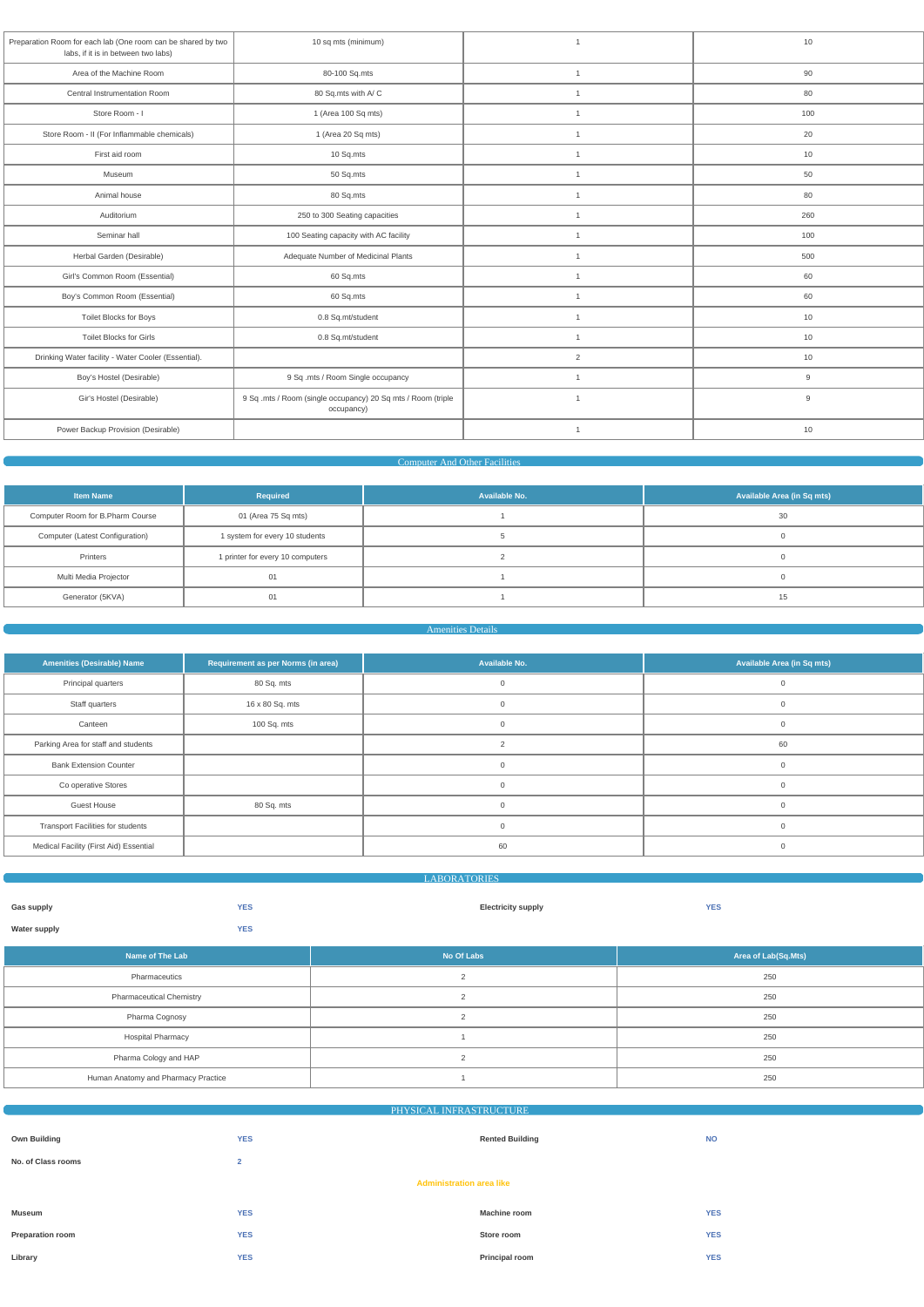#### CURRICULUM

| Name of The Course I | <b>Sanctioned Intake</b> | <b>Student:Staff Ration Theory</b> | Student:Staff Ration Practical | <b>Examination Scheme</b> | Date of Commencement | <b>Date of Completion</b> |  |
|----------------------|--------------------------|------------------------------------|--------------------------------|---------------------------|----------------------|---------------------------|--|
| D.Pharm              | 60                       | 60:7                               | 20:1                           | annual                    | 02-01-2020           | 03-10-2021                |  |
| <b>B.Pharm</b>       |                          | 60:7                               | 20:1                           | semester                  | 21-01-2021           | 21-01-2021                |  |

(Required ratio - Theory -> 60:1 and Practicals -> 20:1)

(If there are more than 20 students in a batch 2 staff members to be present provided the lab is spacious)

| Whether PCI curriculum is adopted? | <b>Yes</b> |
|------------------------------------|------------|
|                                    |            |

| <b>Enclose Calendar of Events</b>         |      |  |  |
|-------------------------------------------|------|--|--|
|                                           |      |  |  |
| <b>Enclose Time Table for all courses</b> | View |  |  |

Whether the prescribed numbers of classes are being conducted as per PCI norms

| Name of the Course | <b>Semester</b> | <b>Name of The Subject</b>                         | <b>Theory</b>                 |                       |                        | <b>Practical</b>      | <b>Tutorials</b>              |                              |
|--------------------|-----------------|----------------------------------------------------|-------------------------------|-----------------------|------------------------|-----------------------|-------------------------------|------------------------------|
|                    |                 |                                                    | <b>Prescribed No of Hours</b> | No of Hours Conducted | Prescribed No of Hours | No of Hours Conducted | <b>Prescribed No of Hours</b> | <b>No of Hours Conducted</b> |
| 1 B.Pharm          |                 |                                                    |                               |                       |                        |                       |                               |                              |
|                    | $\overline{1}$  | Human Anatomy & Physiology                         | 45                            | $\mathsf{O}\xspace$   | 60                     | $\mathsf{O}\xspace$   | 15                            | $\mathsf{O}\xspace$          |
|                    | $\overline{1}$  | Pharmaceutical Analysis - I                        | 45                            | $\mathsf{O}\xspace$   | 60                     | $\mathsf 0$           | 15                            | $\overline{0}$               |
|                    | $\overline{1}$  | Pharmaceutics-I                                    | 45                            | $\mathsf{O}\xspace$   | 60                     | $\mathsf{O}\xspace$   | 15                            | $\overline{0}$               |
|                    | $\overline{1}$  | Pharmaceutical Inorganic Chemistry                 | 45                            | $\mathsf{O}\xspace$   | 60                     | $\overline{0}$        | 15                            | $\mathsf{O}\xspace$          |
|                    | $\overline{1}$  | Communication skills                               | 30                            | $\mathbf 0$           | 30                     | $\overline{0}$        | $\overline{0}$                |                              |
|                    | $\overline{1}$  | <b>Remedial Biology</b>                            | 30                            | $\mathsf{O}\xspace$   | 30                     | $\mathsf{O}\xspace$   | $\overline{0}$                |                              |
|                    | $\overline{1}$  | <b>Remedial Mathematics</b>                        | 30                            | $\mathsf{O}\xspace$   | $\overline{0}$         | $\mathsf{O}\xspace$   | $\overline{0}$                |                              |
|                    | $\overline{2}$  | Human Anatomy and Physiology - II                  | 45                            | $\mathsf{O}\xspace$   | 60                     | $\overline{0}$        | 15                            | $\overline{0}$               |
|                    | $\overline{2}$  | Pharmaceutical Organic Chemistry - I               | 45                            | $\mathsf{O}\xspace$   | 60                     | $\mathsf{O}\xspace$   | 15                            | $\mathbf{0}$                 |
|                    | $\overline{2}$  | Biochemistry                                       | 45                            | $\mathsf{O}\xspace$   | 60                     | $\mathsf{O}\xspace$   | 15                            | $\mathsf{O}\xspace$          |
|                    | $\overline{2}$  | Pathophysiology                                    | 45                            | $\mathsf{O}\xspace$   | $\overline{0}$         | $\overline{0}$        | 15                            | $\overline{0}$               |
|                    | $\overline{2}$  | <b>Computer Applications in Pharmacy</b>           | 45                            | $\mathsf{O}\xspace$   | 30                     | $\mathbf 0$           | $\overline{0}$                |                              |
|                    | $\overline{2}$  | Environmental sciences                             | 45                            | $\mathsf{O}$          | $\overline{0}$         | $\mathsf 0$           | $\overline{0}$                |                              |
| 2 B.Pharm          |                 |                                                    |                               |                       |                        |                       |                               |                              |
|                    | $\mathbf{3}$    | Pharmaceutical Organic Chemistry II                | 45                            | $\mathsf{O}\xspace$   | 60                     | $\mathsf{O}\xspace$   | 15                            | $\mathsf{O}\xspace$          |
|                    | $\mathbf{3}$    | Physical Pharmaceutics I                           | 45                            | $\mathsf{O}\xspace$   | 60                     | $\mathbf 0$           | 15                            | $\overline{0}$               |
|                    | $\mathbf{3}$    | Pharmaceutical Microbiology                        | 45                            | $\mathsf{O}\xspace$   | 60                     | $\mathsf{O}\xspace$   | 15                            | $\mathsf{O}\xspace$          |
|                    | $\mathbf{3}$    | <b>Pharmaceutical Engineering</b>                  | 45                            | $\mathbf 0$           | 60                     | $\mathbf 0$           | 15                            | $\mathsf{O}\xspace$          |
|                    | $\overline{4}$  | Pharmaceutical Organic Chemistry - III             | 45                            | $\mathbf 0$           | $\overline{0}$         | $\overline{0}$        | 15                            | $\overline{0}$               |
|                    | $\overline{4}$  | Medicinal Chemistry - I                            | 45                            | $\mathsf{O}\xspace$   | 60                     | $\mathsf{O}\xspace$   | 15                            | $\mathsf{O}\xspace$          |
|                    | $\overline{4}$  | Physical Pharmaceutics - II                        | 45                            | $\mathsf{O}\xspace$   | 60                     | $\mathsf 0$           | 15                            | $\overline{0}$               |
|                    | $\overline{4}$  | Pharmacology - I                                   | 45                            | $\mathsf{O}\xspace$   | 60                     | $\mathsf 0$           | 15                            | $\overline{0}$               |
|                    | $\overline{4}$  | Pharmacognosy and Phytochemistry -<br>$\perp$      | 45                            | $\mathsf{O}\xspace$   | 60                     | $\mathsf{O}\xspace$   | 15                            | $\mathsf{O}\xspace$          |
|                    | $\mathbf{3}$    | <b>Computer Applications in Pharmacy</b>           | $45\,$                        | $\mathsf{O}\xspace$   | $30\,$                 | $\mathsf{O}\xspace$   | $\overline{0}$                |                              |
| 3 B.Pharm          |                 |                                                    |                               |                       |                        |                       |                               |                              |
|                    | $5\overline{)}$ | Medicinal Chemistry - II                           | 45                            | $\mathsf{O}\xspace$   | $\overline{0}$         | $\mathsf{O}\xspace$   | 15                            | $\mathsf{O}\xspace$          |
|                    | $5\overline{)}$ | Industrial Pharmacy - I                            | 45                            | $\overline{0}$        | 60                     | $\overline{0}$        | 15                            | $\overline{0}$               |
|                    | $5\overline{)}$ | Pharmacology - II                                  | 45                            | $\mathsf{O}$          | 60                     | $\overline{0}$        | 15                            | $\overline{0}$               |
|                    | $5\overline{)}$ | Pharmacognosy and Phytochemistry -<br>$\mathbf{H}$ | $45\,$                        | $\mathsf{O}\xspace$   | 60                     | $\mathsf{O}\xspace$   | 15                            | $\mathsf{O}\xspace$          |
|                    | 5 <sup>5</sup>  | Pharmaceutical Jurisprudence                       | 45                            | $\mathbf 0$           | $\overline{0}$         | $\overline{0}$        | 15                            | $\mathbf{0}$                 |
|                    | 6               | Medicinal Chemistry - III                          | 45                            | $\overline{0}$        | 60                     | $\overline{0}$        | 15                            | $\overline{0}$               |
|                    | 6               | Pharmacology - III                                 | 45                            | $\mathsf{O}$          | 60                     | $\overline{0}$        | 15                            | $\overline{0}$               |
|                    | 6               | Herbal Drug Technology                             | 45                            | $\mathsf{O}\xspace$   | 60                     | $\mathsf{O}\xspace$   | 15                            | $\overline{0}$               |
|                    | 6               | Biopharmaceutics and<br>Pharmacokinetics           | 45                            | $\mathsf{O}\xspace$   | $\overline{0}$         | $\mathbf 0$           | 15                            | $\mathsf{O}\xspace$          |
|                    | 6               | Pharmaceutical Biotechnology                       | 45                            | $\mathbf 0$           | $\overline{0}$         | $\overline{0}$        | 15                            | $\overline{0}$               |
|                    | 6               | <b>Quality Assurance</b>                           | 45                            | $\mathsf{O}\xspace$   | $\overline{0}$         | $\overline{0}$        | 15                            | $\overline{0}$               |
| 4 B.Pharm          |                 |                                                    |                               |                       |                        |                       |                               |                              |
|                    | $\overline{7}$  | Instrumental Methods of Analysis                   | 45                            | $\mathsf{O}\xspace$   | 60                     | $\overline{0}$        | 15                            | $\overline{0}$               |
|                    | $\overline{7}$  | Industrial Pharmacy - II                           | $45\,$                        | $\mathsf{O}\xspace$   | $\overline{0}$         | $\mathsf{O}\xspace$   | 15                            | $\mathbf 0$                  |
|                    | $\overline{7}$  | <b>Pharmacy Practice</b>                           | 45                            | $\mathsf{O}\xspace$   | $\overline{0}$         | $\mathsf{O}\xspace$   | 15                            | $\overline{0}$               |
|                    | $\overline{7}$  | Novel Drug Delivery System                         | 45                            | $\mathsf{O}\xspace$   | $\overline{0}$         | $\overline{0}$        | 15                            | $\overline{0}$               |
|                    | $\overline{7}$  | Practice School                                    | $\overline{0}$                | $\mathsf{O}\xspace$   | 180                    | $\mathsf{O}$          | $\overline{0}$                |                              |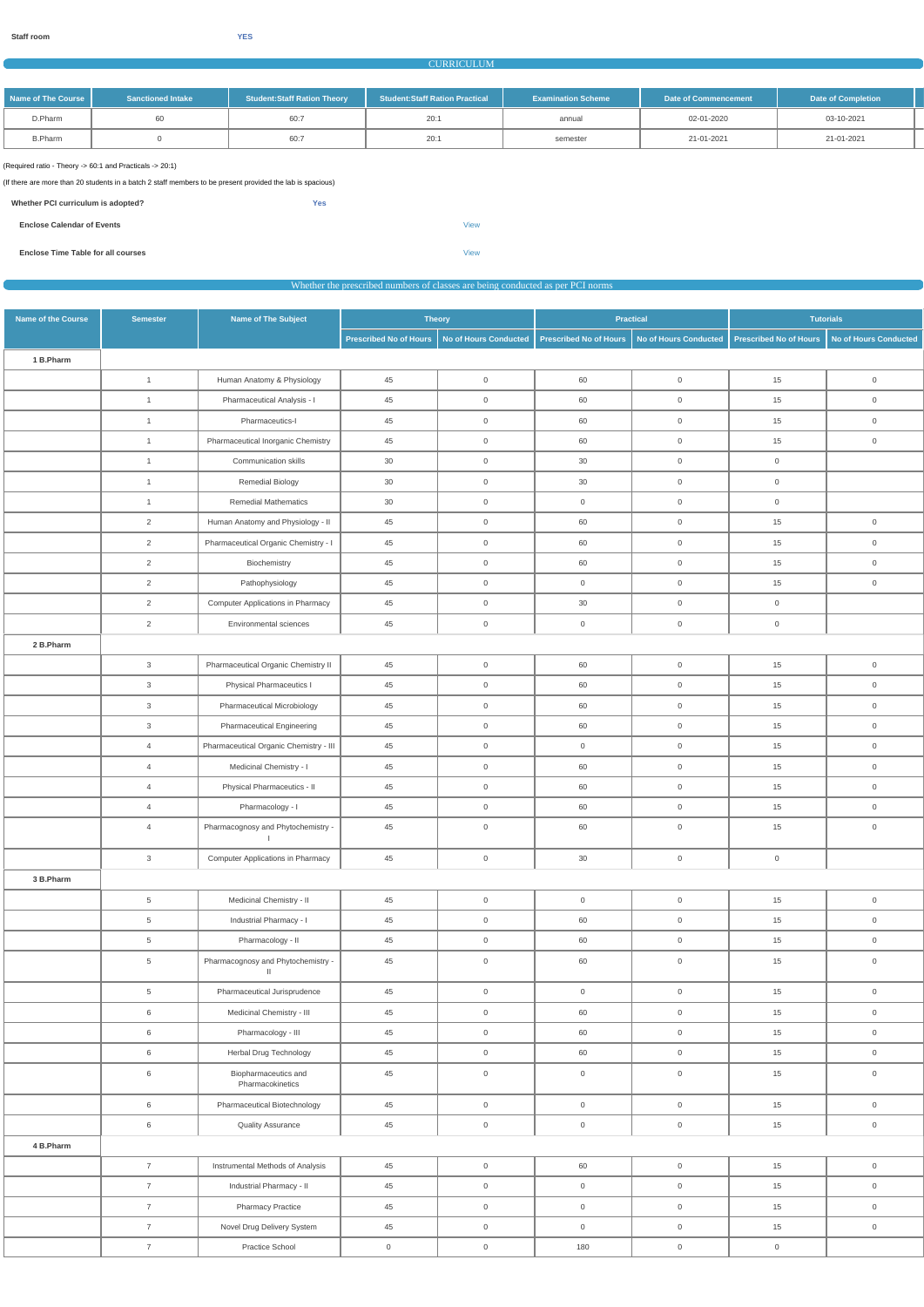|           | 8       | <b>Biostatistics and Research</b><br>Methodology  | 45             | $\mathbf 0$         | $\mathsf{O}\xspace$ | $\overline{0}$      | 15                  | $\mathsf{O}$        |
|-----------|---------|---------------------------------------------------|----------------|---------------------|---------------------|---------------------|---------------------|---------------------|
|           | $\,8\,$ | Social and Preventive<br>Pharmacy                 | 45             | $\overline{0}$      | $\mathsf{O}\xspace$ | $\overline{0}$      | 15                  | $\mathsf{O}\xspace$ |
|           | 8       | Pharma Marketing<br>Management                    | 45             | $\mathbf 0$         | $\mathsf{O}\xspace$ | $\overline{0}$      | $\overline{0}$      |                     |
|           | 8       | <b>Pharmaceutical Regulatory</b><br>Science       | 45             | $\overline{0}$      | $\mathsf{O}\xspace$ | $\overline{0}$      | $\overline{0}$      |                     |
|           | 8       | Pharmacovigilance                                 | 45             | $\overline{0}$      | $\mathsf{O}\xspace$ | $\overline{0}$      | $\overline{0}$      |                     |
|           | $\,8\,$ | Quality Control and<br>Standardization of Herbals | 45             | $\mathsf{O}\xspace$ | $\mathsf{O}\xspace$ | $\overline{0}$      | $\mathsf{O}\xspace$ |                     |
|           | 8       | Computer Aided Drug<br>Design                     | 45             | $\overline{0}$      | $\mathsf{O}\xspace$ | $\overline{0}$      | $\overline{0}$      |                     |
|           | 8       | Cell and Molecular Biology                        | 45             | $\overline{0}$      | $\,0\,$             | $\overline{0}$      | $\overline{0}$      |                     |
|           | 8       | <b>Cosmetic Science</b>                           | 45             | $\overline{0}$      | $\overline{0}$      | $\overline{0}$      | $\overline{0}$      |                     |
|           | 8       | Experimental<br>Pharmacology                      | 45             | $\mathbf 0$         | $\,0\,$             | $\overline{0}$      | $\overline{0}$      |                     |
|           | 8       | Advanced Instrumentation<br>Techniques            | 45             | $\overline{0}$      | $\mathsf{O}\xspace$ | $\overline{0}$      | $\mathsf{O}\xspace$ |                     |
|           | 8       | Dietary Supplements and<br>Nutraceuticals         | 45             | $\overline{0}$      | $\mathsf{O}\xspace$ | $\overline{0}$      | $\overline{0}$      |                     |
|           | $\,8\,$ | Project Work                                      | $\overline{0}$ | $\overline{0}$      | 180                 | $\overline{0}$      | $\overline{0}$      |                     |
| 1 D.Pharm |         |                                                   |                |                     |                     |                     |                     |                     |
|           |         | Pharmaceutics-I                                   | 75             | 75                  | 100                 | 100                 | $\overline{0}$      |                     |
|           |         | Pharmaceutical Chemistry-<br>$\perp$              | 75             | 76                  | 75                  | 76                  | $\overline{0}$      |                     |
|           |         | Pharmacognosy                                     | 75             | 75                  | 75                  | 75                  | $\overline{0}$      |                     |
|           |         | Biochemistry & Clinical<br>Pathology              | 50             | 50                  | 75                  | 75                  | $\overline{0}$      |                     |
|           |         | Human Anatomy &<br>Physiology                     | 75             | 76                  | 50                  | 50                  | $\boldsymbol{0}$    |                     |
|           |         | Health Education &<br><b>Community Pharmacy</b>   | 50             | 51                  | $\,0\,$             | $\mathsf{O}\xspace$ | $\overline{0}$      |                     |
| 2 D.Pharm |         |                                                   |                |                     |                     |                     |                     |                     |
|           |         | Pharmaceutics-II                                  | 75             | 75                  | 100                 | 100                 | $\overline{0}$      |                     |
|           |         | Pharmaceutical Chemistry-<br>$\mathbf{H}$         | 75             | 76                  | 75                  | 76                  | $\overline{0}$      |                     |
|           |         | Pharmacology &<br>Toxicology                      | 75             | 75                  | 50                  | 50                  | $\mathsf{O}$        |                     |
|           |         | Pharmaceutical<br>Jurisprudence                   | 50             | 52                  | $\mathsf{O}$        | $\overline{0}$      | $\overline{0}$      |                     |
|           |         | Drug Store and Business<br>Management             | 75             | 76                  | $\mathsf{O}$        | $\overline{0}$      | $\overline{0}$      |                     |
|           |         | Hospital and Clinical<br>Pharmacy                 | 75             | 76                  | 50                  | 51                  | $\mathsf{O}$        |                     |

#### Accepted Faculties

| S.No     | <b>Full Name</b> | Email | <b>Department Name</b>                                      | Qualification            | <b>Teaching Experience</b> | Date of Joining | <b>Designation</b> | <b>Mobile</b> | Photo |
|----------|------------------|-------|-------------------------------------------------------------|--------------------------|----------------------------|-----------------|--------------------|---------------|-------|
|          | Debasish Pati    |       | debasishpati1@gmail.com Dept of Pharmaceutical<br>Chemistry | M.Pharm<br>Pharmacognosy | 8 years 2 mons 14 days     | 17-11-2012      | Lecturer           | 9439191005    |       |
| $\Omega$ | Dr Ipsita Biswal |       | ipsitapharmaindia@gmail.cDmept of Pharmacognosy             | M.Pharm                  | 16 years 4 mons 28         | 17-11-2012      | Lecturer           | 8895591888    |       |

Pharmaceutics

days

| $\mathbf{3}$ |  |  | 16 years 11 mons 26<br>days | 01-09-2016 | Scientific Officer | 9348136369 |  |
|--------------|--|--|-----------------------------|------------|--------------------|------------|--|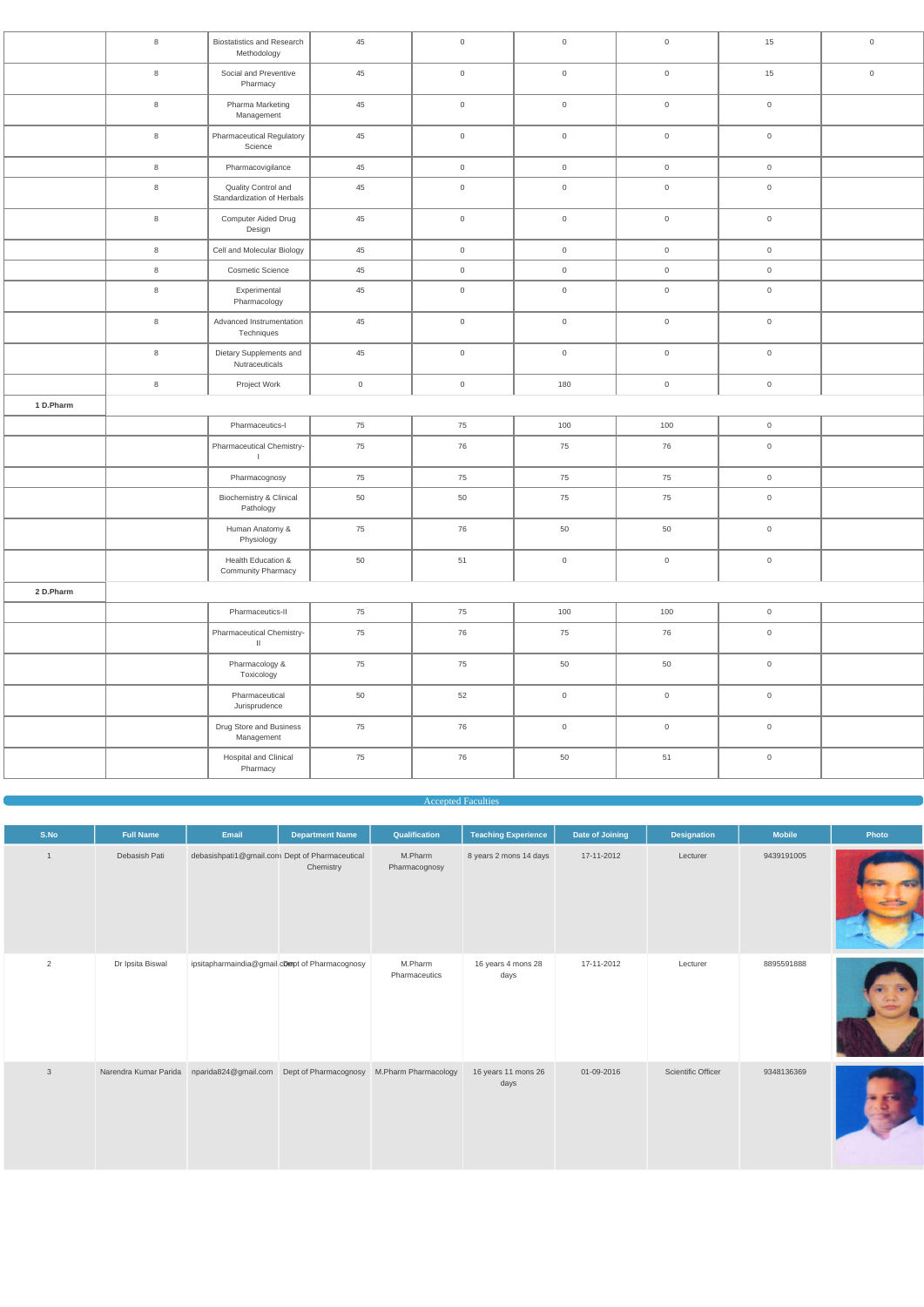| $\overline{4}$  | Parbati Tripathy   | parbatimishra@gmail.com Dept of Pharmaceutics |                      | M.Pharm<br>Pharmaceutics | 20 years 8 mons            | 01-10-2010 | Lecturer | 9040790549 |  |
|-----------------|--------------------|-----------------------------------------------|----------------------|--------------------------|----------------------------|------------|----------|------------|--|
| $5\phantom{.0}$ | Sibananda Senapati | sibu.pharma@gmail.com Dept of Pharmaceutical  | Chemistry            | M.Pharm<br>Pharmaceutics | 11 years 4 mons 44<br>days | 10-05-2015 | Lecturer | 7325950291 |  |
| 6               | Umakanta Sundaray  | uksundaray@gmail.com                          | Dept of Pharmacology | M.Pharm Pharmacology     | 5 years 30 days            | 02-01-2016 | Lecturer | 8908077350 |  |

#### Faculty Workload

| S.No            | <b>Faculty Name</b>      | <b>Department</b>                      | <b>Designation</b> | <b>Course</b> | <b>Academic Session</b> | Year           | <b>Subject</b>                              | <b>Theory (Number of</b><br>Hours per week<br>including tutorials) | <b>Practical (Number</b><br>of Hours per week) | <b>Remarks</b> |
|-----------------|--------------------------|----------------------------------------|--------------------|---------------|-------------------------|----------------|---------------------------------------------|--------------------------------------------------------------------|------------------------------------------------|----------------|
| $\mathbf 1$     | Debasish Pati            | Dept of<br>Pharmaceutical<br>Chemistry | Lecturer           | D.Pharm       | 2019-2020               |                | Biochemistry &<br><b>Clinical Pathology</b> | 12                                                                 | 9                                              | Lecturer       |
| 2               | Dr Ipsita Biswal         | Dept of<br>Pharmacognosy               | Lecturer           | D.Pharm       | 2019-2020               | 1              | Pharmacognosy                               | 4                                                                  | 9                                              | Lecturer       |
| $\mathbf{3}$    | Dr Ipsita Biswal         | Dept of<br>Pharmacognosy               | Lecturer           | D.Pharm       | 2019-2020               | $\mathbf{1}$   | Pharmacognosy                               | $\overline{4}$                                                     | 3                                              | Lecturer       |
| $\overline{4}$  | Narendra Kumar<br>Parida | Dept of<br>Pharmacognosy               | Scientific Officer | D.Pharm       | 2019-2020               | 2              | Pharmacology &<br>Toxicology                | 3                                                                  | 3                                              | Principal      |
| $5\phantom{.0}$ | Parbati Tripathy         | Dept of<br>Pharmaceutics               | Lecturer           | D.Pharm       | 2019-2020               |                | Pharmaceutics-I                             | $\overline{4}$                                                     | 3                                              | Lecturer       |
| 6               | Parbati Tripathy         | Dept of<br>Pharmaceutics               | Lecturer           | D.Pharm       | 2019-2020               | 1              | Pharmaceutics-I                             | $\overline{4}$                                                     | 3                                              | Lecturer       |
| $\overline{7}$  | Sibananda Senapati       | Dept of<br>Pharmaceutical<br>Chemistry | Lecturer           | D.Pharm       | 2019-2020               | $\overline{2}$ | Pharmaceutical<br>Chemistry-II              | $\overline{4}$                                                     | $\overline{0}$                                 | Only Theory    |
| 8               | Umakanta Sundaray        | Dept of<br>Pharmacology                | Lecturer           | D.Pharm       | 2019-2020               | $\mathbf{1}$   | Human Anatomy &<br>Physiology               | 6                                                                  | $\overline{0}$                                 | Lecturer       |

#### Budget of the Institution for the past 3 Years

| <b>Budget Heads</b> | $2020 - 2021$   | 2019 - 2020     | $2018 - 2019$   |
|---------------------|-----------------|-----------------|-----------------|
| Recurring           | Amount in (INR) | Amount in (INR) | Amount in (INR) |
| Fee to apex Bodies  | 50000           | 50000           | 55              |
| Chemicals           | 200000          | 200000          | $\overline{2}$  |
| Electricity         | 150000          | 150000          | $1.5$           |
| Phone Bills         | 130000          | 130000          | 1.3             |
| Travelling          | 120000          | 120000          | $1.2$           |
| Annual maintenances | 500000          | 500000          | 2.5             |
| Stationary          | 200000          | 200000          | $1.5$           |
| Miscellaneous       | 500000          | 500000          | 1.6             |
| Glassware's         | 50000           | 50000           | $1.5$           |
| Non-Recurring       | Amount in (INR) | Amount in (INR) | Amount in (INR) |
| Building            | 1000000         | 50000           | $\overline{7}$  |
| Equipments          | 500000          | 100000          | 2               |
| Vehicles            | 10000           | 10000           | 2.5             |
| Books & Journals    | 100000          | 25000           | 1.5             |
| Furniture's         | 200000          | 10000           | 1.8             |

**Income and Expenditure Income and Expenditure** 

| <b>INCOME</b>        |                        |  |  |  |
|----------------------|------------------------|--|--|--|
| <b>Particulars</b>   | <b>Amount in (INR)</b> |  |  |  |
| <b>Grants Govt</b>   | 00                     |  |  |  |
| <b>Grants Others</b> | 400000                 |  |  |  |
| <b>Tution Fee</b>    | 6600000                |  |  |  |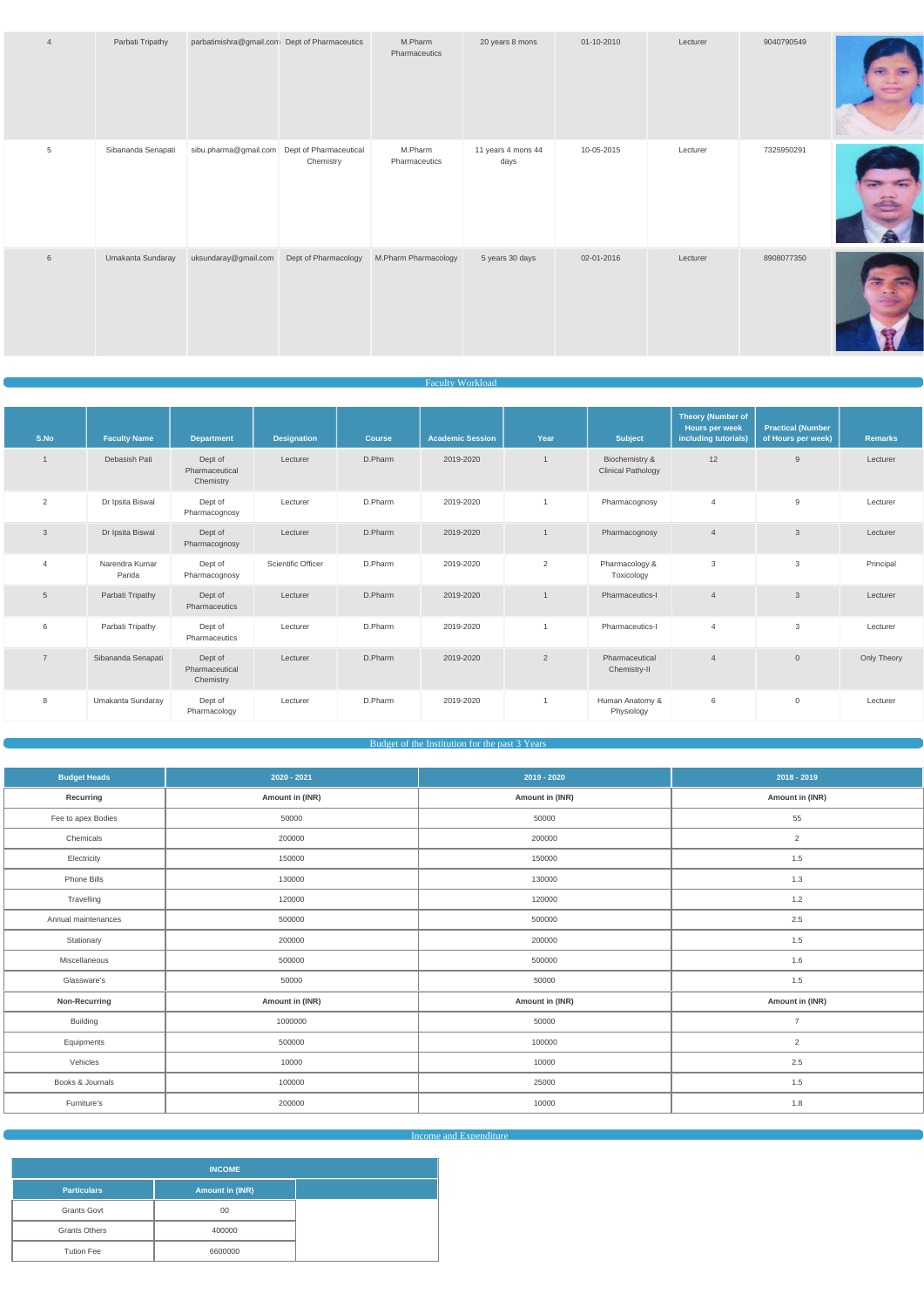| <b>Library Fee</b> |        | <b>EXPENDITURE</b> |                 |  |  |
|--------------------|--------|--------------------|-----------------|--|--|
| Sports Fee         |        | <b>Particulars</b> | Amount in (INR) |  |  |
| <b>Uinion Fee</b>  |        | <b>Building</b>    | 1200000         |  |  |
| Others             | 100000 | Equipment          | 500000          |  |  |
|                    |        | Others             | 300000          |  |  |

|                             | <b>REVENUE EXPENDITURE</b> |  |  |  |  |  |
|-----------------------------|----------------------------|--|--|--|--|--|
| <b>Particulars</b>          | <b>Amount in (INR)</b>     |  |  |  |  |  |
| Revenue Exp - Salary        | 3600000                    |  |  |  |  |  |
| Maintenance Exp - College   | 150000                     |  |  |  |  |  |
| Maintenance Exp - Others    | 50000                      |  |  |  |  |  |
| Apex Bodies Fee             | 50000                      |  |  |  |  |  |
| Chemicals                   | 100000                     |  |  |  |  |  |
| Stationary                  | 50000                      |  |  |  |  |  |
| Deposit held by the College | 500000                     |  |  |  |  |  |
| Annual maintenances         | 200000                     |  |  |  |  |  |
| Misc.Expenditure            | 300000                     |  |  |  |  |  |
| Others                      | 100000                     |  |  |  |  |  |

Books

| <b>Course</b>  | <b>Titles Required</b> | <b>Titles Available</b> | <b>Volume Required</b> | <b>Volume Available</b> | No of Journals |
|----------------|------------------------|-------------------------|------------------------|-------------------------|----------------|
| D.Pharm        | 200                    | 1800                    | 750                    | 4265                    |                |
| <b>B.Pharm</b> | 500                    | 620                     | 1500                   | 1505                    |                |

**Enclose Details of the Journals subscribed** [View](https://dgpm.nic.in/institute/getmongoPdfFile.do?renreceiptid=ca0bb624-dc0b-4c7e-a1f6-0b4df3195696&tablename=bookjournal)

## Subject Wise Classification

| <b>Subject</b>                                                                           | <b>Available Numbers</b> | <b>Available Titles</b> |
|------------------------------------------------------------------------------------------|--------------------------|-------------------------|
| Pharmacognosy                                                                            | 550                      | 248                     |
| <b>Pharmacy Practice</b>                                                                 | 225                      | 105                     |
| Human anatomy & physiology                                                               | 296                      | 111                     |
| Pharmaceutics (dispensing & general Pharmacy)                                            | 450                      | 160                     |
| Pharmaceutical organic chemistry                                                         | 405                      | 207                     |
| Pharmaceutical inorganic chemistry                                                       | 342                      | 191                     |
| Pharmaceutical microbiology                                                              | 90                       | 55                      |
| Pathophysiology                                                                          | 215                      | 101                     |
| Applied biochemistry & clinical chemistry                                                | 280                      | 150                     |
| Pharmacology                                                                             | 175                      | 118                     |
| Pharmaceutical jurisprudence                                                             | 440                      | 160                     |
| Pharmaceutical dosage form                                                               | 140                      | 72                      |
| Community pharmacy                                                                       | 190                      | 96                      |
| Clinical pharmacy                                                                        | 150                      | 82                      |
| Hospital pharmacy                                                                        | 335                      | 120                     |
| Pharmacotheraputics                                                                      | 52                       | 30                      |
| Pharmaceutical analysis and Quality Assurance                                            | 200                      | 76                      |
| Medicinal chemistry                                                                      | 270                      | 86                      |
| Biology                                                                                  | 303                      | 152                     |
| Computer science or computer application in pharmacy                                     | 51                       | 24                      |
| Mathematics / statistics                                                                 | 308                      | 151                     |
| <b>Communication Skills</b>                                                              | 52                       | 23                      |
| Pharmaceutics - Drug Delivery systems, Pharmaceutical Engineering, Regulatory<br>Science | 200                      | 80                      |

**Other Facilities** 

| <b>Particulars</b>   | <b>Number Required</b> | <b>Number Available</b> |
|----------------------|------------------------|-------------------------|
| Computers            | 10                     | 10                      |
| Printers             |                        |                         |
| Internet facilities  | 4MBPS                  |                         |
| Photocopier          |                        |                         |
| Scanner              |                        |                         |
| <b>LCD Projector</b> |                        |                         |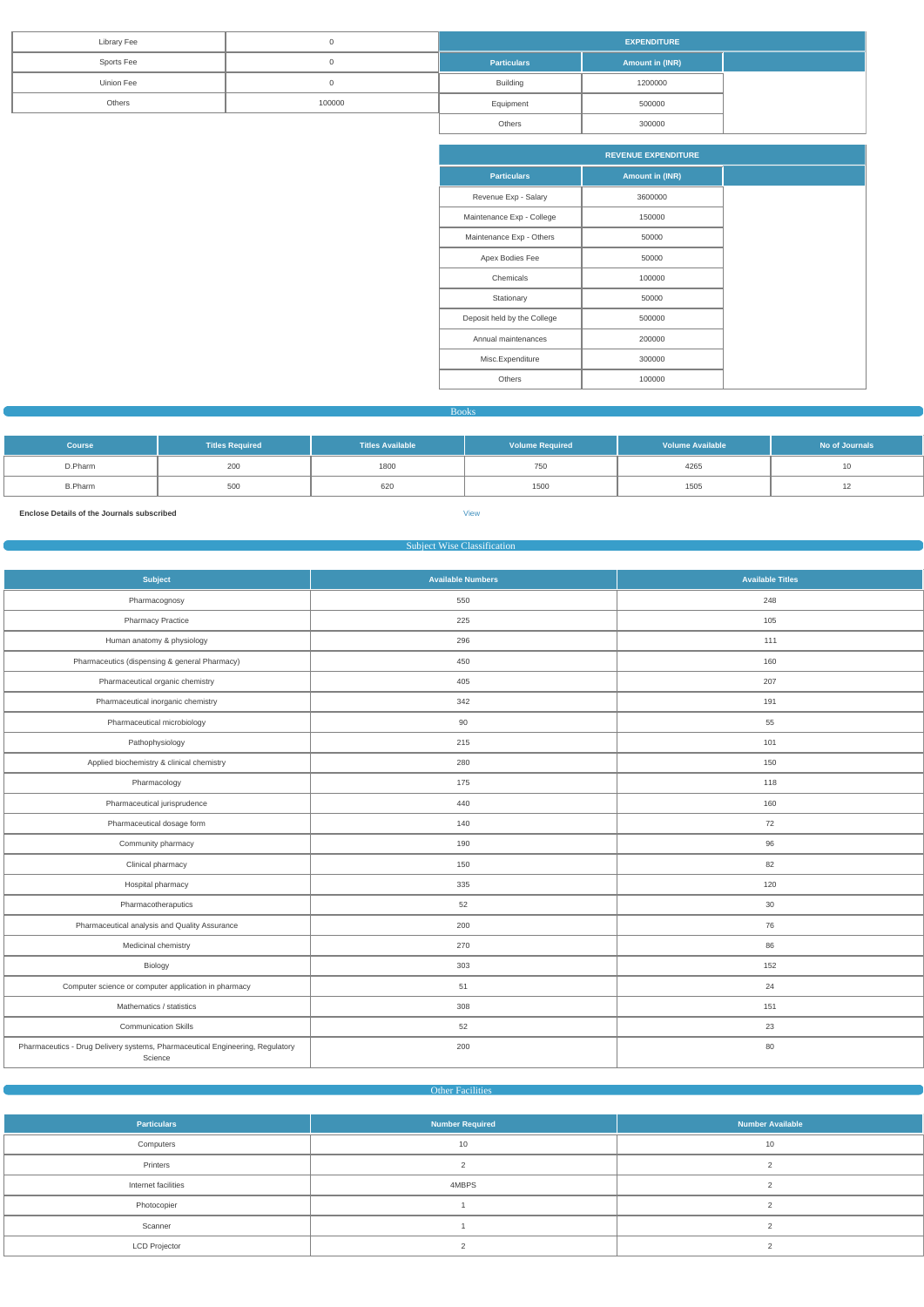PG & Ph.D Projects guided by the Faculty Members for the past 3 years

| S.No | Name of the Supervisor | Name of the Candidate | <b>Type of Project</b> | Title of the Thesis/Dissertation | <b>Duration (in months)</b> | Year        |
|------|------------------------|-----------------------|------------------------|----------------------------------|-----------------------------|-------------|
|      | New Institution        | New Institution       | ΡG                     | New Institution                  |                             | 2020 - 2021 |

#### **Projects (Major/Minor Projects) completed for the past 3 years**

| S.No | Name of the Investigator | Title of the project | Duration (in months) | <b>Sanctioned Amount</b> | <b>Funding Agency</b> | Year        |
|------|--------------------------|----------------------|----------------------|--------------------------|-----------------------|-------------|
|      | New Course               | New Course           |                      |                          | New Course            | 2020 - 2021 |

#### **Common Congress** (Major / Minor)

| S.No | Name of the Faculty | Title of the Projects | Duration (in days) | <b>Sanctioned Amount</b> | <b>Funded by</b> |
|------|---------------------|-----------------------|--------------------|--------------------------|------------------|
|      | New Course          | New Course            |                    |                          | New Course       |

#### Details of Research Collaborations for the past 3 Years

| 5.No | <b>Name of Collaborating Organization</b> | <b>Nature Of Collaboration</b> | Outcome of collaboration | Year        |
|------|-------------------------------------------|--------------------------------|--------------------------|-------------|
|      | New Course                                | Research project               | Research                 | 2020 - 2021 |

# Details of Research Publications in Indexed Journals for the past 3 Years

| S.No | <b>Authors</b>  | <b>Title</b>                                                                 | Journal                    | Volume: Issue; Page Numbers | <b>Impact Factor (Provided by</b><br><b>JCRfi only)</b> | Year        |
|------|-----------------|------------------------------------------------------------------------------|----------------------------|-----------------------------|---------------------------------------------------------|-------------|
|      | <b>B.Ipsita</b> | Effect of Chitosan on Ethyl<br>Cellulose and Eudragit RS 100<br>Microspheres | Asian Journal of Chemistry | 22;7                        | 3.698                                                   | 2020 - 2021 |

### **Consultancy Services for the past 3 Years Consultancy Services** for the past 3 Years

| S.No | Name of the Individual/Industry | Title of the work           | Duration(in days) | Name of the Institution/Industry | <b>Amount Received</b> | Year        |
|------|---------------------------------|-----------------------------|-------------------|----------------------------------|------------------------|-------------|
|      | Dr Narendra Kumar Parida        | Design of Lab Animal House  |                   | Jeypore College of Pharmacy      | 2000                   | 2020 - 2021 |
|      | Dr Narendra Kumar Parida        | Design of Lab animal House  |                   | Dadhichi College of Pharmacy     | 2000                   | 2019 - 2020 |
|      | Dr NARENDRA KUMAR PARIDA        | DESIGN OF LAB. ANIMAL HOUSE |                   | KIMPS ROURKELA                   | 2000                   | 2018 - 2019 |

| <b>Patents</b> |                           |                                           |                                              |                          |  |  |
|----------------|---------------------------|-------------------------------------------|----------------------------------------------|--------------------------|--|--|
|                |                           |                                           |                                              |                          |  |  |
| S.No           | <b>Title</b>              | Filed (Provide Patent Application Number) | <b>Awarded (Provide Patent Grant Number)</b> | Name of the Inventor/s   |  |  |
|                | Neuro Psycho Pharmacology |                                           | 00                                           | Dr Narendra Kumar Parida |  |  |

#### **Department wise Equipments Constitution Department wise Equipments**

| S.No           | <b>Name of the Department</b> | Name of the Equipment                            | <b>Minimum required</b> | <b>Available</b> | <b>Working</b> |
|----------------|-------------------------------|--------------------------------------------------|-------------------------|------------------|----------------|
| $\mathbf{1}$   | Dept of Pharmaceutics         | Ampoule sealing machine                          | $\mathbf{1}$            | $\mathbf{1}$     | $\mathbf{1}$   |
| $\overline{2}$ | Dept of Pharmaceutics         | Magnetic stirrer 500ml & 1 Litr capacity         | 5                       | 5                | 5              |
| $\mathbf{3}$   | Dept of Pharmaceutics         | Aseptic cabinet                                  | $\mathbf{1}$            | $\mathbf{1}$     | $\mathbf{1}$   |
| $\overline{4}$ | Dept of Pharmaceutics         | Tablet coating machine                           | $\mathbf{1}$            | $\mathbf{1}$     | $\mathbf{1}$   |
| 5              | Dept of Pharmaceutics         | <b>Ball mill</b>                                 | $\mathbf{1}$            | $\mathbf{1}$     | $\mathbf{1}$   |
| $\,6\,$        | Dept of Pharmaceutics         | Double cone blender                              | $\overline{1}$          | $\mathbf{1}$     | $\mathbf{1}$   |
| $\overline{7}$ | Dept of Pharmaceutics         | Autoclave                                        | $\overline{2}$          | $\overline{2}$   | 2              |
| 8              | Dept of Pharmaceutics         | Steam distillation still                         | $\mathbf{1}$            | $\mathbf{1}$     | $\mathbf{1}$   |
| 9              | Dept of Pharmaceutics         | Vacuum pump                                      | 3                       | $\mathbf{3}$     | $\mathbf{3}$   |
| 10             | Dept of Pharmaceutics         | Standard sieves no. 8, 10, 12, 22, 44, 66,<br>80 | $\mathbf{1}$            | $\mathbf{1}$     | $\mathbf{1}$   |
| 11             | Dept of Pharmaceutics         | Tablet punching machine                          | $\mathbf{1}$            | $\mathbf{1}$     | $\mathbf{1}$   |
| 12             | Dept of Pharmaceutics         | Capsule filling machine                          | $\mathbf{1}$            | $\mathbf{1}$     | $\mathbf{1}$   |
| 13             | Dept of Pharmaceutics         | Ampoules washing machine                         | $\mathbf{1}$            | $\mathbf{1}$     | $\mathbf{1}$   |
| 14             | Dept of Pharmaceutics         | Tablet Disintegration apparatus                  | $\overline{2}$          | $\overline{2}$   | $\overline{2}$ |
| 15             | Dept of Pharmaceutics         | Hardness tester                                  | 5                       | $\overline{5}$   | $\overline{5}$ |
| 16             | Dept of Pharmaceutics         | Friability test apparatus                        | $\overline{2}$          | $\overline{2}$   | $\overline{c}$ |
| 17             | Dept of Pharmaceutics         | Clarity test apparatus                           | $\mathbf{1}$            | $\mathbf{1}$     | $\mathbf{1}$   |
| 18             | Dept of Pharmaceutics         | <b>BOD</b> Incubator                             | $\mathbf{1}$            | $\mathbf{1}$     | $\mathbf{1}$   |
| 19             | Dept of Pharmaceutics         | Digital pH meter                                 | 5                       | $\sqrt{5}$       | $\sqrt{5}$     |
| 20             | Dept of Pharmaceutics         | <b>Bulk density</b>                              | $\mathbf{1}$            | $\mathbf{1}$     | $\mathbf{1}$   |
| 21             | Dept of Pharmaceutics         | Hot plate                                        | 5                       | $\sqrt{5}$       | $\,$ 5 $\,$    |
| 22             | Dept of Pharmaceutics         | <b>Humidity Chambers</b>                         | $\mathbf{1}$            | $\mathbf{1}$     | $\mathbf{1}$   |
| 23             | Dept of Pharmaceutics         | Tray dryer                                       | $\mathbf{1}$            | $\mathbf{1}$     | $\mathbf{1}$   |
| 24             | Dept of Pharmaceutics         | Moisture balance                                 | $\mathbf{1}$            | $\mathbf{1}$     | $\mathbf{1}$   |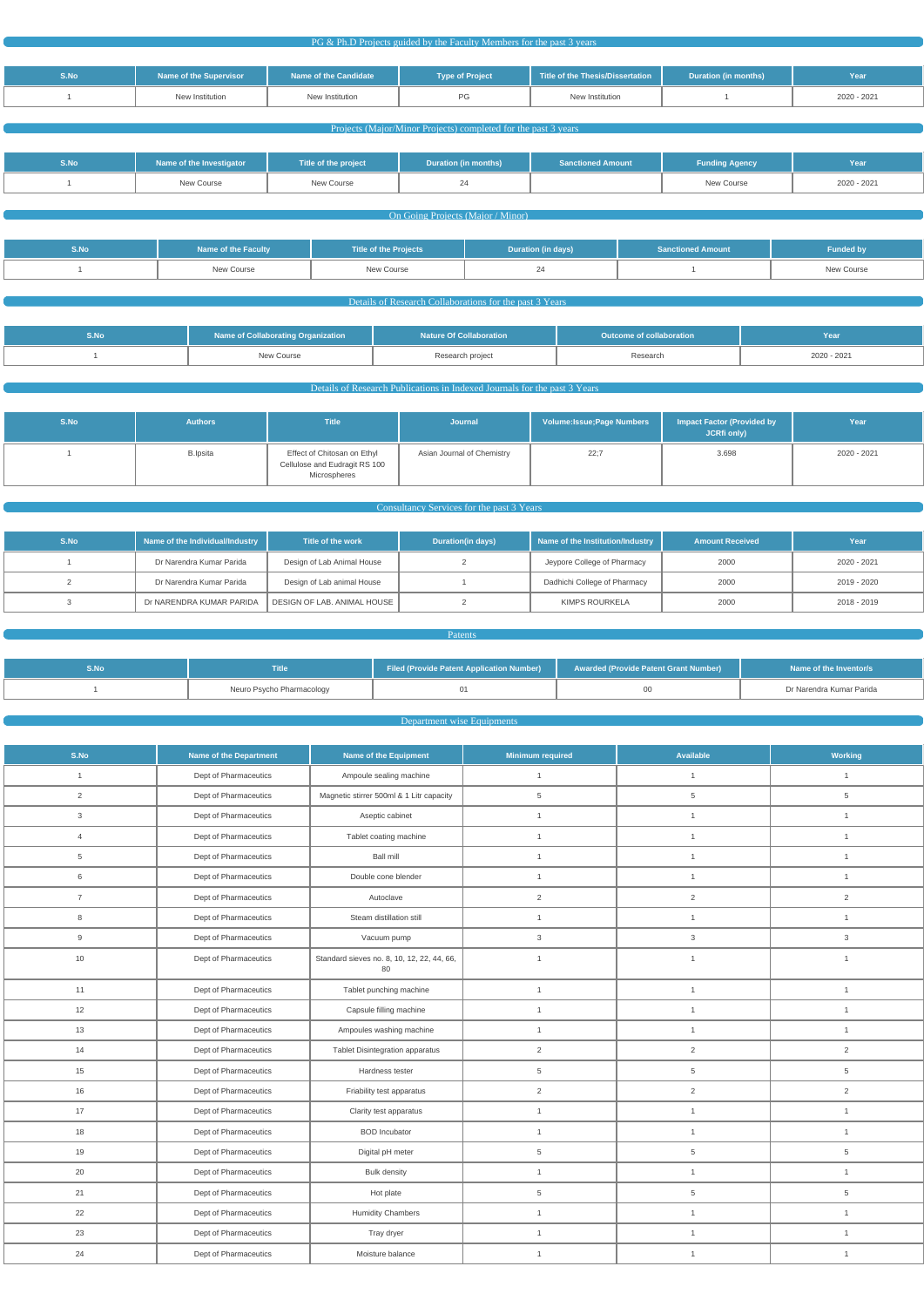| 25     | Dept of Pharmaceutics            | Water bath                                           | 5              | 5               | $\overline{5}$ |
|--------|----------------------------------|------------------------------------------------------|----------------|-----------------|----------------|
| 26     | Dept of Pharmaceutics            | Ointment filling machine                             | $\mathbf{1}$   | $\mathbf{1}$    | $\mathbf{1}$   |
| 27     | Dept of Pharmaceutics            | Capsule counter                                      | $\overline{2}$ | $\overline{2}$  | $\overline{2}$ |
| 28     | Dept of Pharmaceutics            | Homoginizer                                          | 5              | 5               | $\overline{5}$ |
| 29     | Dept of Pharmaceutics            | Digital balance                                      | 5              | $\,$ 5 $\,$     | $\overline{5}$ |
| 30     | Dept of Pharmaceutics            | Microscope                                           | 30             | $30\,$          | 30             |
| 31     | Dept of Pharmaceutics            | Stage and eye piece micrometers                      | 30             | $30\,$          | 30             |
| 32     | Dept of Pharmaceutics            | Brookfileld viscometer                               | $\mathbf{1}$   | 1               | $\mathbf{1}$   |
| 33     | Dept of Pharmaceutics            | Sieve Shaker Machine                                 | $\overline{1}$ | $\mathbf{1}$    | $\overline{1}$ |
| 34     | Dept of Pharmaceutics            | <b>Extractive Distillator</b>                        | $\mathbf{1}$   | $\mathbf{1}$    | $\overline{1}$ |
| 35     | Dept of Pharmaceutics            | <b>Mechanical Stirrer</b>                            | 5              | 5               | $\overline{5}$ |
| 36     | Dept of Pharmaceutics            | Suppository mold                                     | 25             | 25              | 25             |
| 37     | Dept of Pharmaceutics            | Ultra Sonicator                                      | $\overline{4}$ | $\overline{4}$  | $\overline{4}$ |
| 38     | Dept of Pharmaceutics            | Sterility tester                                     | $\mathbf{1}$   | $\mathbf{1}$    | $\mathbf{1}$   |
| 39     | Dept of Pharmaceutics            | Franz Diffusion cell                                 | $\overline{5}$ | 5               | $\overline{5}$ |
| 40     | Dept of Pharmaceutics            | Hot Air Oven                                         | 5              | 5               | $\overline{5}$ |
| 41     | Dept of Pharmaceutics            | Tablet Dissolution test apparatus                    | $\mathbf{2}$   | $\overline{2}$  | $\overline{2}$ |
| 42     | Dept of Pharmaceutics            | Mortar and Pestle                                    | 40             | 60              | 60             |
| 43     | Dept of Pharmaceutics            | Milli Pore Filter                                    | $\mathbf{1}$   | $\mathbf{1}$    | $\mathbf{1}$   |
| 44     | Dept of Pharmaceutics            | Vacuum Distillator                                   | $\overline{2}$ | $\overline{2}$  | $\overline{2}$ |
| 45     | Dept of Pharmaceutics            | Desiccators                                          | $\overline{5}$ | $5\phantom{.0}$ | $\overline{5}$ |
| 46     | Dept of Pharmaceutics            | Refrigerator                                         | $\overline{2}$ | $\overline{2}$  | $\overline{2}$ |
| 47     | Dept of Pharmaceutics            | Tincture press                                       | $\overline{2}$ | $\overline{2}$  | $\overline{2}$ |
| 48     | Dept of Pharmaceutics            | Centrifuge                                           | $\overline{2}$ | 2               | 2              |
| 49     | Dept of Pharmaceutics            | Colony Counter                                       | $\overline{1}$ | $\mathbf{1}$    | $\mathbf{1}$   |
| 50     | Dept of Pharmaceutics            | Antibiotic Zone Rader                                | $\overline{1}$ | $\mathbf{1}$    | $\mathbf{1}$   |
| 51     | Dept of Pharmaceutics            | Laminar Air Flow                                     | $\mathbf{1}$   | $\mathbf{1}$    | $\mathbf{1}$   |
| 52     | Dept of Pharmaceutics            | Micropipette single & Multi Channeled                | $\overline{4}$ | $\overline{4}$  | $\overline{4}$ |
| 53     | Dept of Pharmaceutics            | UV Cabinet                                           | $\mathbf{2}$   | $\overline{2}$  | $\overline{2}$ |
| 54     | Dept of Pharmaceutical Chemistry | Refractometer                                        | $\mathbf{1}$   | $\mathbf{1}$    | $\mathbf{1}$   |
| 55     | Dept of Pharmaceutical Chemistry | Polarimeter                                          | $\mathbf{1}$   | $\mathbf{1}$    | $\mathbf{1}$   |
|        |                                  |                                                      | $\mathbf{1}$   | $\mathbf{1}$    | $\mathbf{1}$   |
| 56     | Dept of Pharmaceutical Chemistry | Photoelectric colorimeter                            |                |                 |                |
| 57     | Dept of Pharmaceutical Chemistry | Atomic model set                                     | 2              | $\overline{2}$  | $\overline{2}$ |
| 58     | Dept of Pharmaceutical Chemistry | Electronic balance                                   | $\mathbf{2}$   | $\overline{2}$  | $\overline{2}$ |
| 59     | Dept of Pharmaceutical Chemistry | Periodic table chart                                 | Adequate       | 10              | 10             |
| 60     | Dept of Pharmaceutical Chemistry | Hot plates                                           | 8              | 8               | 8              |
| 61     | Dept of Pharmaceutical Chemistry | Oven                                                 | 5              | 5               | $\overline{5}$ |
| 62     | Dept of Pharmaceutical Chemistry | Refrigerator                                         | $\overline{2}$ | $\overline{2}$  | $\overline{2}$ |
| 63     | Dept of Pharmaceutical Chemistry | Analytical Balances for demonstration                | 5              | $5\phantom{.0}$ | $\overline{5}$ |
| 64     | Dept of Pharmaceutical Chemistry | Digital balance 10mg sensitivity                     | 5              | $\,$ 5 $\,$     | $\overline{5}$ |
| 65     | Dept of Pharmaceutical Chemistry | Suction pumps                                        | 5              | $5\phantom{.0}$ | $\overline{5}$ |
| 66     | Dept of Pharmaceutical Chemistry | Muffle Furnace                                       | 2              | $\overline{2}$  | 2              |
| 67     | Dept of Pharmaceutical Chemistry | <b>Mechanical Stirrers</b>                           | 5              | $5\phantom{.0}$ | $\overline{5}$ |
| 68     | Dept of Pharmaceutical Chemistry | Magnetic Stirrers with Thermostat                    | $10$           | 10              | 10             |
| 69     | Dept of Pharmaceutical Chemistry | Vacuum Pump                                          | 2              | $\overline{2}$  | 2              |
| 70     | Dept of Pharmaceutical Chemistry | Digital pH meter                                     | 5              | $\overline{5}$  | $\overline{5}$ |
| 71     | Dept of Pharmaceutical Chemistry | Microwave Oven                                       | $\overline{2}$ | $\overline{2}$  | 2              |
| 72     | Dept of Pharmaceutical Chemistry | <b>Distillation Unit</b>                             | 2              | $\overline{2}$  | 2              |
| 73     | Dept of Pharmaceutical Chemistry | Arsenic Limit Test Apparatus                         | 20             | 20              | 19             |
| $74$   | Dept of Pharmaceutical Chemistry | Reflux flask and condenser double / triple<br>necked | 20             | 20              | 18             |
| 75     | Dept of Pharmaceutical Chemistry | Nessler's Cylinders                                  | 50             | 50              | 50             |
| 76     | Dept of Pharmaceutical Chemistry | Reflux flask and condenser single Necked             | 25             | 25              | 25             |
| $77$   | Dept of Pharmaceutical Chemistry | Electronic water bath(12 holes)                      | $\overline{5}$ | $\overline{5}$  | $\overline{5}$ |
| 78     | Dept of Pharmaceutical Chemistry | Copper water bath                                    | 25             | 25              | 25             |
| 79     | Dept of Pharmaceutical Chemistry | Colorimeter                                          | $\mathbf{1}$   | $\mathbf{1}$    | $\mathbf{1}$   |
| $80\,$ | Dept of Pharmaceutical Chemistry | UV- Visible Spectrophotometer                        | $\mathbf{1}$   | $\mathbf{1}$    | $\mathbf{1}$   |
| 81     | Dept of Pharmaceutical Chemistry | Flourimeter                                          | $\mathbf{1}$   | $\mathbf{1}$    | $\mathbf{1}$   |
| 82     | Dept of Pharmaceutical Chemistry | Digital Balance (1mg sensitivity)                    | $\mathbf{1}$   | $\mathbf{1}$    | $\mathbf{1}$   |
| 83     | Dept of Pharmaceutical Chemistry | Nephelo Turbidity meter                              | $\mathbf{1}$   | $\mathbf{1}$    | $\mathbf{1}$   |
| 84     | Dept of Pharmaceutical Chemistry | Flame Photometer                                     | $\overline{1}$ | $\mathbf{1}$    | $\mathbf{1}$   |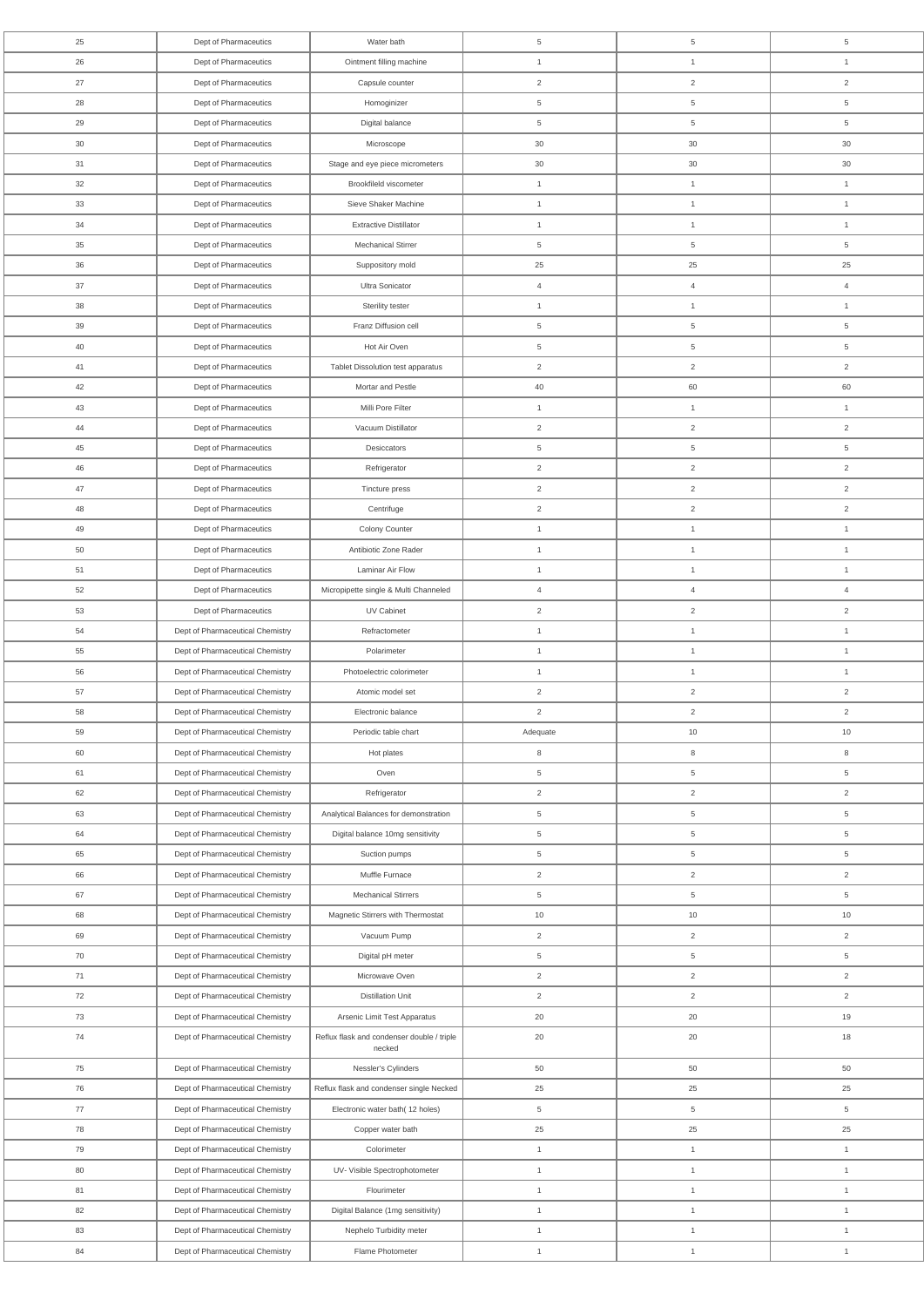| 85         | Dept of Pharmaceutical Chemistry             | Potentiometer                                                 | $\mathbf{1}$                     | $\overline{1}$                   | $\overline{1}$                   |
|------------|----------------------------------------------|---------------------------------------------------------------|----------------------------------|----------------------------------|----------------------------------|
| 86         | Dept of Pharmaceutical Chemistry             | Conductivity meter                                            | $\mathbf{1}$                     | $\overline{1}$                   | $\overline{1}$                   |
| 87         | Dept of Pharmaceutical Chemistry             | <b>HPLC</b>                                                   | $\overline{1}$                   | $\overline{1}$                   | $\overline{1}$                   |
| 88         | Dept of Pharmaceutical Chemistry             | HPTLC (Desirable)                                             | $\overline{1}$                   | $\overline{1}$                   | $\overline{1}$                   |
| 89         | Dept of Pharmaceutical Chemistry             | Atomic Absorption and Emission                                | $\overline{1}$                   | $\overline{1}$                   | $\overline{1}$                   |
|            |                                              | spectrophotometer (Desirable)                                 |                                  |                                  |                                  |
| 90         | Dept of Pharmaceutical Chemistry             | <b>Biochemistry Analyzer (Desirable)</b>                      | $\overline{1}$                   | $\overline{1}$                   | $\overline{1}$                   |
| 91         | Dept of Pharmaceutical Chemistry             | Carbon, Hydrogen, Nitrogen Analyzer<br>(Desirable)            | $\overline{1}$                   | $\overline{1}$                   | $\overline{1}$                   |
| 92         | Dept of Pharmaceutical Chemistry             | Deep Freezer (Desirable)                                      | $\mathbf{1}$                     | $\overline{1}$                   | $\overline{1}$                   |
| 93         | Dept of Pharmaceutical Chemistry             | Ion-Exchanger                                                 | $\overline{1}$                   | $\overline{1}$                   | $\overline{1}$                   |
| 94         | Dept of Pharmaceutical Chemistry             | Lyophilizer (Desirable)                                       | $\overline{1}$                   | $\overline{1}$                   | $\overline{1}$                   |
| 95         | Dept of Pharmacology                         | Microscopes                                                   | 20                               | 20                               | 20                               |
| 96         | Dept of Pharmacology                         | Haemocytometer with Micropipettes                             | 20                               | 20                               | 20                               |
| 97         | Dept of Pharmacology                         | Sahli's haemocytometer                                        | 20                               | 20                               | 20                               |
| 98         | Dept of Pharmacology                         | Hutchinson's spirometer                                       | $\overline{1}$                   | $\overline{1}$                   | $\overline{1}$                   |
| 99         | Dept of Pharmacology                         | Spygmomanometer                                               | 10                               | 10                               | 10                               |
| 100        | Dept of Pharmacology                         | Stethoscope                                                   | 10                               | 10                               | 10                               |
| 101        | Dept of Pharmacology                         | Different Contraceptive Devices and                           | $\overline{1}$                   | $\overline{1}$                   | $\overline{1}$                   |
|            |                                              | Models                                                        |                                  |                                  |                                  |
| 102        | Dept of Pharmacology                         | Pregnancy diagnosis kit                                       | $\overline{1}$                   | $\overline{1}$                   | $\overline{1}$                   |
| 103        | Dept of Pharmacology                         | Mercury thermometer                                           | 10                               | 10                               | 10                               |
| 104        | Dept of Pharmacology                         | Cell analyzer                                                 | $\overline{1}$                   | $\overline{1}$                   | $\overline{1}$                   |
| 105        | Dept of Pharmacology                         | Permanent Slides for various tissues                          | $\overline{1}$                   | $\overline{1}$                   | $\overline{1}$                   |
| 106        | Dept of Pharmacology                         | Models for various organs                                     | $\overline{1}$                   | $\overline{1}$                   | $\overline{1}$                   |
| 107        | Dept of Pharmacology                         | Specimen for various organs and systems                       | $\overline{1}$                   | $\overline{1}$                   | -1                               |
| 108        | Dept of Pharmacology                         | Skeleton and bones                                            | $\mathbf{1}$                     | $\overline{1}$                   | $\overline{1}$                   |
| 109<br>110 | Dept of Pharmacology<br>Dept of Pharmacology | Muscle electrodes<br>Lucas moist chamber                      | $\overline{1}$<br>$\overline{1}$ | $\overline{1}$<br>$\overline{1}$ | $\overline{1}$<br>$\overline{1}$ |
| 111        |                                              |                                                               |                                  | $\overline{1}$                   | $\overline{1}$                   |
| 112        | Dept of Pharmacology<br>Dept of Pharmacology | Myographic lever<br>Stimulator                                | $\overline{1}$<br>$\mathbf{1}$   | $\overline{1}$                   | $\overline{1}$                   |
| 113        | Dept of Pharmacology                         | Centrifuge                                                    | $\mathbf{1}$                     | $\mathbf{1}$                     | $\overline{1}$                   |
| 114        | Dept of Pharmacology                         | Sherrington's kymograph machine /                             | $10$                             | $10$                             | $10$                             |
|            |                                              | polyrite                                                      |                                  |                                  |                                  |
| 115        | Dept of Pharmacology                         | Sherrington drum                                              | 10                               | 10                               | 10                               |
| 116        | Dept of Pharmacology                         | Perspex bath assembly (single unit)                           | 10                               | 10                               | 10                               |
| 117        | Dept of Pharmacology                         | Aerators                                                      | 10                               | 10                               | $10$                             |
| 118        | Dept of Pharmacology                         | Software packages for experiment                              | $\overline{1}$                   | $\overline{1}$                   | $\overline{1}$                   |
| 119        | Dept of Pharmacology                         | Standard graph of various drug                                | Adequate                         | 100                              | 100                              |
| 120        | Dept of Pharmacology                         | Actophotometer                                                | $\overline{1}$                   | $\overline{1}$                   | $\overline{1}$                   |
| 121        | Dept of Pharmacology                         | Rotarod                                                       | $\overline{1}$                   | $\overline{1}$                   | $\overline{1}$                   |
| 122        | Dept of Pharmacology                         | Pole climbing apparatus                                       | $\overline{1}$                   | $\overline{1}$                   | $\overline{1}$                   |
| 123        | Dept of Pharmacology                         | Analgesiometer (eddy's hot plate and<br>radiant heat methods) | $\mathbf{1}$                     | $\overline{1}$                   | $\overline{1}$                   |
| 124        | Dept of Pharmacology                         | Convulsiometer                                                | $\overline{1}$                   | $\overline{1}$                   | $\overline{1}$                   |
| 125        | Dept of Pharmacology                         | Plethysmograph                                                | $\mathbf{1}$                     | $\overline{1}$                   | $\overline{1}$                   |
| 126        | Dept of Pharmacology                         | Digital pH meter                                              | $\overline{1}$                   | $\overline{1}$                   | $\overline{1}$                   |
| 127        | Dept of Pharmacology                         | Histamine chamber                                             | $\mathbf{1}$                     | $\overline{1}$                   | $\overline{1}$                   |
| 128        | Dept of Pharmacology                         | Metabolic cage                                                | $\overline{1}$                   | $\overline{1}$                   | $\overline{1}$                   |
| 129        | Dept of Pharmacology                         | Dissection tray & boards                                      | 10                               | $10$                             | $10$                             |
| 130        | Dept of Pharmacology                         | Stereotaxic apparatus                                         | $\mathbf{1}$                     | $\overline{1}$                   | $\overline{1}$                   |
| 131        | Dept of Pharmacology                         | Digital glucometer                                            | $\overline{1}$                   | $\overline{1}$                   | $\overline{1}$                   |
| 132        | Dept of Pharmacology                         | Folin- wu tubes                                               | 60                               | 60                               | 58                               |
| 133        | Dept of Pharmacology                         | Hemostatic artery forceps                                     | $10$                             | $10$                             | $10\,$                           |
| 134        | Dept of Pharmacology                         | Levers, cannula                                               | $20\,$                           | $20\,$                           | 20                               |
| 135        | Dept of Pharmacology                         | Hypodermic syringes & needles Size                            | $20\,$                           | $20\,$                           | $20\,$                           |
|            |                                              | 15,24,26G                                                     |                                  |                                  |                                  |
| 136        | Dept of Pharmacognosy                        | Compound Microscope                                           | $30\,$                           | $30\,$                           | 30                               |
| 137        | Dept of Pharmacognosy                        | Dissecting Microscope                                         | $30\,$                           | 30                               | 30                               |
| 138        | Dept of Pharmacognosy                        | Projection Microscope                                         | $\overline{2}$                   | $\overline{2}$                   | $\overline{2}$                   |
| 139        | Dept of Pharmacognosy                        | <b>Binocular Microscope</b>                                   | $\mathbf{1}$                     | $\mathbf{1}$                     | $\mathbf{1}$                     |
| 140        | Dept of Pharmacognosy                        | Polarized Microscope                                          | $\mathbf{1}$                     | $\mathbf{1}$                     | $\mathbf{1}$                     |
| 141        | Dept of Pharmacognosy                        | Electronic Digital balance                                    | $\overline{2}$                   | $\overline{2}$                   | $\overline{2}$                   |
| 142        | Dept of Pharmacognosy                        | Autoclave                                                     | $\overline{c}$                   | $\overline{2}$                   | $\overline{2}$                   |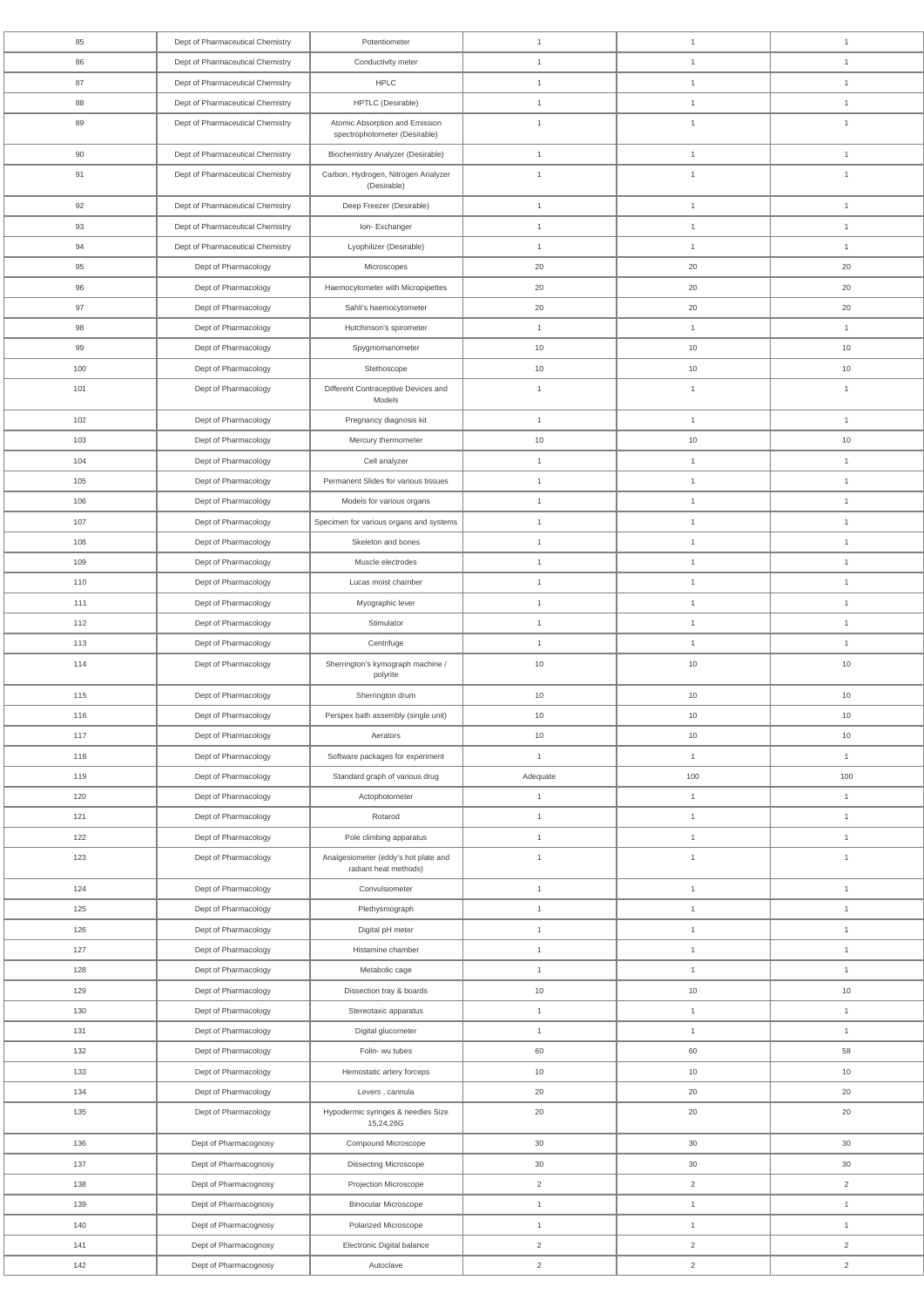| 143 |                           |                                                                 |                |                |                |
|-----|---------------------------|-----------------------------------------------------------------|----------------|----------------|----------------|
|     | Dept of Pharmacognosy     | Hot air oven                                                    | $\sqrt{2}$     | $\sqrt{2}$     | $\overline{2}$ |
| 144 | Dept of Pharmacognosy     | Refrigerator                                                    | $\mathbf{1}$   | $\mathbf{1}$   | $\mathbf{1}$   |
| 145 | Dept of Pharmacognosy     | Zone reader                                                     | $\mathbf{1}$   | $\mathbf{1}$   | $\mathbf{1}$   |
| 146 | Dept of Pharmacognosy     | Digital pH Meter                                                | $\overline{1}$ | $\mathbf{1}$   | 11             |
| 147 | Dept of Pharmacognosy     | Colorimeter                                                     | $\mathbf{1}$   | $\mathbf{1}$   | $\mathbf{1}$   |
| 148 | Dept of Pharmacognosy     | Sterility testing unit                                          | $\overline{1}$ | 1              | $\mathbf{1}$   |
| 149 | Dept of Pharmacognosy     | Camera lucida                                                   | 20             | $20\,$         | 20             |
| 150 | Dept of Pharmacognosy     | Eye piece micrometer                                            | 20             | $20\,$         | 20             |
| 151 | Dept of Pharmacognosy     | Stage micrometer                                                | 20             | $20\,$         | 20             |
| 152 | Dept of Pharmacognosy     | Muffle furnace                                                  | $\mathbf{1}$   | $\mathbf{1}$   | $\mathbf{1}$   |
| 153 | Dept of Pharmacognosy     | Moisture balance                                                | $\overline{1}$ | $\mathbf{1}$   | $\mathbf{1}$   |
| 154 | Dept of Pharmacognosy     | Heating Mantles-Small                                           | $\overline{4}$ | $\overline{4}$ | $\overline{4}$ |
| 155 | Dept of Pharmacognosy     | Vacuum pump                                                     | $\overline{2}$ | $\overline{2}$ | $\overline{2}$ |
| 156 | Dept of Pharmacognosy     | Micropipette single & Multi Channeled                           | $\sqrt{2}$     | $\overline{2}$ | $\overline{2}$ |
| 157 | Dept of Pharmacognosy     | Micro Centrifuge                                                | $\mathbf{1}$   | $\mathbf{1}$   | $\mathbf{1}$   |
| 158 | Dept of Pharmacognosy     | Electric water bath                                             | $\overline{4}$ | $\overline{4}$ | $\overline{4}$ |
| 159 | Dept of Pharmacognosy     | Hot plate                                                       | $\overline{4}$ | $\overline{4}$ | $\overline{4}$ |
| 160 | Dept of Pharmacognosy     | Microtome rotary                                                | $\mathbf{1}$   | 1              | $\mathbf{1}$   |
| 161 | Dept of Pharmacognosy     | Mixer grinder                                                   | $\overline{2}$ | $\overline{2}$ | $\overline{2}$ |
| 162 | Dept of Pharmacognosy     | UV Cabinet                                                      | $\overline{c}$ | $\overline{a}$ | $\overline{2}$ |
| 163 | Dept of Pharmacognosy     | Water Distillation unit                                         | $\mathbf{1}$   | $\mathbf{1}$   | $\mathbf{1}$   |
| 164 | Dept of Pharmacognosy     | Cutter Mill (Bark and seed grinder)                             | $\overline{1}$ | $\mathbf{1}$   | $\mathbf{1}$   |
| 165 | Dept of Pharmacognosy     | Medicinal Plant Chart                                           | Adequate       | 100            | 100            |
| 166 | Dept of Pharmacognosy     | Models                                                          | Adequate       | 100            | 100            |
| 167 | Dept of Pharmacognosy     | Permanent Slide                                                 | Adequate       | 100            | 100            |
|     |                           | Sonicator                                                       | $\mathbf{1}$   | $\mathbf{1}$   | $\mathbf{1}$   |
| 168 | Dept of Pharmacognosy     |                                                                 |                |                |                |
| 169 | Dept of Pharmacognosy     | Electrophoresis                                                 | $\mathbf{1}$   | $\mathbf{1}$   | $\mathbf{1}$   |
| 170 | Dept of Pharmacognosy     | Fermentor                                                       | $\mathbf{1}$   | $\mathbf{1}$   | $\mathbf{1}$   |
| 171 | Dept of Pharmacognosy     | Rotary Shaker                                                   | $\overline{1}$ | $\mathbf{1}$   | $\mathbf{1}$   |
| 172 | Dept of Pharmacy Practice | Autoclave sterilizer                                            | $\mathbf{1}$   | $\mathbf{1}$   | $\mathbf{1}$   |
| 173 | Dept of Pharmacy Practice | Hot air oven                                                    | $\mathbf{1}$   | $\mathbf{1}$   | $\mathbf{1}$   |
| 174 | Dept of Pharmacy Practice | Membrane filter                                                 | $\mathbf{1}$   | $\mathbf{1}$   | $\mathbf{1}$   |
| 175 | Dept of Pharmacy Practice | Centrifuge                                                      | $\mathbf{1}$   | $\mathbf{1}$   | $\mathbf{1}$   |
| 176 | Dept of Pharmacy Practice | Filling Machine                                                 | $\overline{1}$ | $\mathbf{1}$   | $\mathbf{1}$   |
| 177 | Dept of Pharmacy Practice | Sealing Machine                                                 | $\mathbf{1}$   | $\mathbf{1}$   | $\mathbf{1}$   |
| 178 | Dept of Pharmacy Practice | Glucometer                                                      | $\overline{1}$ | $\mathbf{1}$   | $\mathbf{1}$   |
| 179 | Dept of Pharmacy Practice | Sintered glass funnel with complete<br>filtering assemble       | Adequate       | 100            | 100            |
| 180 | Dept of Pharmacy Practice | Small disposable membrane filter for IV<br>admixture filtration | Adequate       | 100            | 100            |
| 181 | Dept of Pharmacy Practice | Vacuum pump                                                     | $\mathbf{1}$   | $\mathbf{1}$   | $\overline{1}$ |
| 182 | Dept of Pharmacy Practice | Surgical dressing                                               | Adequate       | 100            | 100            |
| 183 | Dept of Pharmacy Practice | pH meter                                                        | $\mathbf{1}$   | $\mathbf{1}$   | $\mathbf{1}$   |
| 184 | Dept of Pharmacy Practice | Blood Pressure Apparatus and<br>stethoscope                     | $10$           | 10             | 10             |

| S.No | <b>Type of Activity</b> | Title of the event                                                      | Year        | Duration (in days) | <b>Number of Participants</b> |
|------|-------------------------|-------------------------------------------------------------------------|-------------|--------------------|-------------------------------|
|      | Guest lecture           | Pharmacy Education during COVID                                         | 2020 - 2021 |                    | 50                            |
|      | Workshop                | cpcsea WORKSHOP                                                         | 2019 - 2020 |                    | 50                            |
|      | Seminar                 | Maintenance and Breeding of Laboratory Animals as per CPCSEA Guidelines | 2018 - 2019 |                    | 500                           |

Details of the workshops/ Seminars/ Conferences/ Guest Lectures Attended for the past 3 years

| S.No | <b>Type of Activity</b> | Name of the Faculty      | Title of the event                        | Year        | <b>Date</b> | <b>Place</b> |
|------|-------------------------|--------------------------|-------------------------------------------|-------------|-------------|--------------|
|      | Guest lecture           | Dr NARENDRA KUMAR PARIDA | INDIAN PHARMACOLOGICAL SOCIETY Conference | 2020 - 2021 | 06-01-2021  | Cuttack      |
|      | Conference              | Dr NARENDRA KUMAR PARIDA | Pharmatech IAPST                          | 2019 - 2020 | 15-01-2020  | Kolkatta     |
|      | Workshop                | Dr NARENDRA KUMAR PARIDA | National Herbal Work Shop                 | 2018 - 2019 | 05-01-2018  | Kolkatta     |

Details of the Research papers presented in the workshops/ Seminars/ Conferences for the past 3 years

| S.No | Name of the Faculty/Student | Title of the paper | Name of the work shop/ Seminars/<br>Conferences <sup>1</sup> | Year | Date |  | Grant (Amount in INR) received<br>from Funding agency |
|------|-----------------------------|--------------------|--------------------------------------------------------------|------|------|--|-------------------------------------------------------|
|------|-----------------------------|--------------------|--------------------------------------------------------------|------|------|--|-------------------------------------------------------|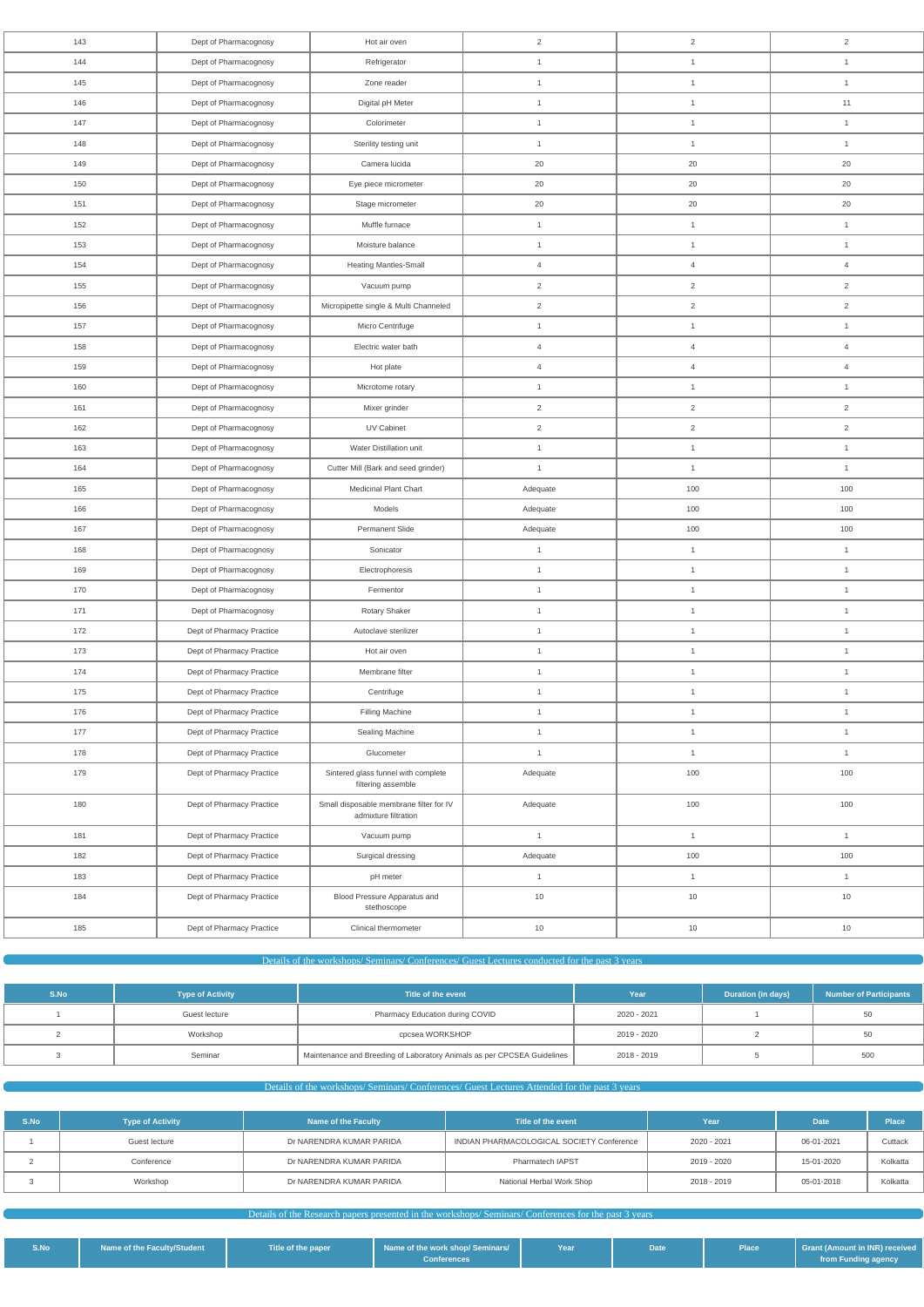|            | Dr Narendra Kuamar Parida | CADD and Molecular<br>Modeling in Medicinal<br>Chemistry                                                    | IPA APTI State Level<br>Convention | 2020 - 2021 | 04-03-2020 | Bhubaneswar | 1000 |
|------------|---------------------------|-------------------------------------------------------------------------------------------------------------|------------------------------------|-------------|------------|-------------|------|
| $\epsilon$ | Dr Narendra Kuamar Parida | Effect of Atropine on Fertility of<br>Female Mice and Sperm<br>Motility                                     | IPA APTI State Level<br>Convention | 2019 - 2020 | 25-04-2019 | Bhubaneswar | 500  |
|            | Dr Narendra Kuamar Parida | Behavioral Effects of Isatin on<br>Open Field Activity and<br>Immobility in the Forced Swim<br>Test in Mice | IPA APTI State Level<br>Convention | 2018 - 2019 | 19-11-2018 | Jeypore     | 1000 |

 $\alpha$  Details of the Extension  $\&$  out reach programs conducted for the past 3 years

| S.No | <b>Name of the Activity</b> | <b>Collaborating Organization</b> | Year        | No.of Teacher's Participated | No.of Student's Participated |
|------|-----------------------------|-----------------------------------|-------------|------------------------------|------------------------------|
|      | Free Drug Distribution camp | IPA OSB                           | 2020 - 2021 |                              | 100                          |
|      | Health Check up Camp        | APTI OSB                          | 2019 - 2020 |                              | 100                          |
|      | <b>Blood Donation Camp</b>  | APTI OSB                          | 2018 - 2019 |                              |                              |

| <b>Sports</b>                                                   |                           |               |               |  |  |
|-----------------------------------------------------------------|---------------------------|---------------|---------------|--|--|
| Facilities available for conducting sports events<br><b>Yes</b> |                           |               |               |  |  |
|                                                                 |                           |               |               |  |  |
| Name                                                            | <b>Sibananda Senapati</b> | Qualification | <b>MPharm</b> |  |  |
| <b>Experience (in Years)</b>                                    |                           |               |               |  |  |
| <b>Details of Physical Director</b>                             |                           |               |               |  |  |

| S.No | <b>Activity</b> | Name of the Activity         | Year        | No. of Teacher's Participated No. of Student's Participated |  |
|------|-----------------|------------------------------|-------------|-------------------------------------------------------------|--|
|      | Conducted       | <b>Volly Ball Tournament</b> | 2020 - 2021 |                                                             |  |
|      | Conducted       | <b>Volly Ball Tournament</b> | 2019 - 2020 |                                                             |  |
|      | Conducted       | <b>Cricket Tournament</b>    | 2018 - 2019 |                                                             |  |

| Details of the Anti-Ragging cell                                                   |                                               |                                                                    |                         |  |  |  |  |
|------------------------------------------------------------------------------------|-----------------------------------------------|--------------------------------------------------------------------|-------------------------|--|--|--|--|
|                                                                                    |                                               |                                                                    |                         |  |  |  |  |
| Name of the Chairperson of Anti-ragging cell                                       | Dr Narendra Kumar Parida                      | No. of meeting in a year                                           | $\overline{2}$          |  |  |  |  |
| Is Information provided on website and prospectus of the<br>institute?             | Yes                                           | Case reported in previous years                                    | <b>No</b>               |  |  |  |  |
| If yes, status of the case (Pending/Closed)                                        | <b>Closed</b>                                 |                                                                    |                         |  |  |  |  |
| (Copy of the Orders for having Constituted the Committee)                          |                                               | <b>View</b>                                                        |                         |  |  |  |  |
|                                                                                    |                                               |                                                                    |                         |  |  |  |  |
|                                                                                    | Details of the Gender Sensitization cell      |                                                                    |                         |  |  |  |  |
|                                                                                    |                                               |                                                                    |                         |  |  |  |  |
| Name of the Chairperson of Cell                                                    | <b>Sri Dushashan Swain</b>                    | No. of activities in a year (Workshop/Guest<br>lecture/orientation | $\overline{\mathbf{2}}$ |  |  |  |  |
| No. of meeting in a year                                                           | $\overline{2}$                                | Case reported in previous years                                    | <b>No</b>               |  |  |  |  |
| If yes, status of the case (Pending/Closed)                                        | <b>Closed</b>                                 |                                                                    |                         |  |  |  |  |
| (Copy of the Orders for having Constituted the Committe as per SAKSHAM Guidelines) |                                               | <b>View</b>                                                        |                         |  |  |  |  |
|                                                                                    |                                               |                                                                    |                         |  |  |  |  |
|                                                                                    | Details of Anti-discrimination cell           |                                                                    |                         |  |  |  |  |
| Name of the Chairperson of Anti-discrimination cell                                | <b>Mr Dushashan Swain</b>                     | No. of meeting in a year                                           | -1                      |  |  |  |  |
| Case reported in previous years                                                    | <b>No</b>                                     | If yes, status of the case (Pending/Closed)                        | <b>Closed</b>           |  |  |  |  |
| (Copy of the Orders for having the Constituted the Committee)                      |                                               | <b>View</b>                                                        |                         |  |  |  |  |
|                                                                                    |                                               |                                                                    |                         |  |  |  |  |
|                                                                                    | Details of Placement and Career Guidance cell |                                                                    |                         |  |  |  |  |
|                                                                                    |                                               |                                                                    |                         |  |  |  |  |
| Name of the Placement Officer                                                      | Prof. Narendra Kumar Parida                   | Mobile Number of the Placement officer                             | 9437140878              |  |  |  |  |
| No. of students Participated                                                       | 50                                            | No. of the Student Placed                                          | 45                      |  |  |  |  |

**Percentage of placement 190 190 190 190 190 190 190 190 190 190 190 190 190 190 190 190 190 190 190 190 190 190 190 190 190 190 190 190 190 190 190 190 190** 

**(Copy of the Constitution to be enclosed as Annexure)** [View](https://dgpm.nic.in/institute/getmongoPdfFile.do?renreceiptid=f8972397-57ad-47e6-8c48-f0f232c344d5&tablename=placement)

Details of information available on College website

| Dean/Principal                                                                                                                 | <b>YES</b> | <b>Teaching staff</b>                                                                                                         | <b>YES</b> |
|--------------------------------------------------------------------------------------------------------------------------------|------------|-------------------------------------------------------------------------------------------------------------------------------|------------|
| Affiliated university and its VC & Registrar                                                                                   | <b>YES</b> | List of students admitted category wise (UG & PG)in<br>current and previous years                                             | <b>YES</b> |
| Results of all examinations in previous years                                                                                  | <b>YES</b> | Details of members of the Anti Ragging Committee<br>Members with contact details including landline ph.<br>Mobile, email etc. | <b>YES</b> |
| Details of members of Gender Harassment Committee<br>Members with contact details including landline Ph.<br>mobile, email etc. | <b>YES</b> | Toll free number to report ragging                                                                                            | <b>YES</b> |

#### Additional Information